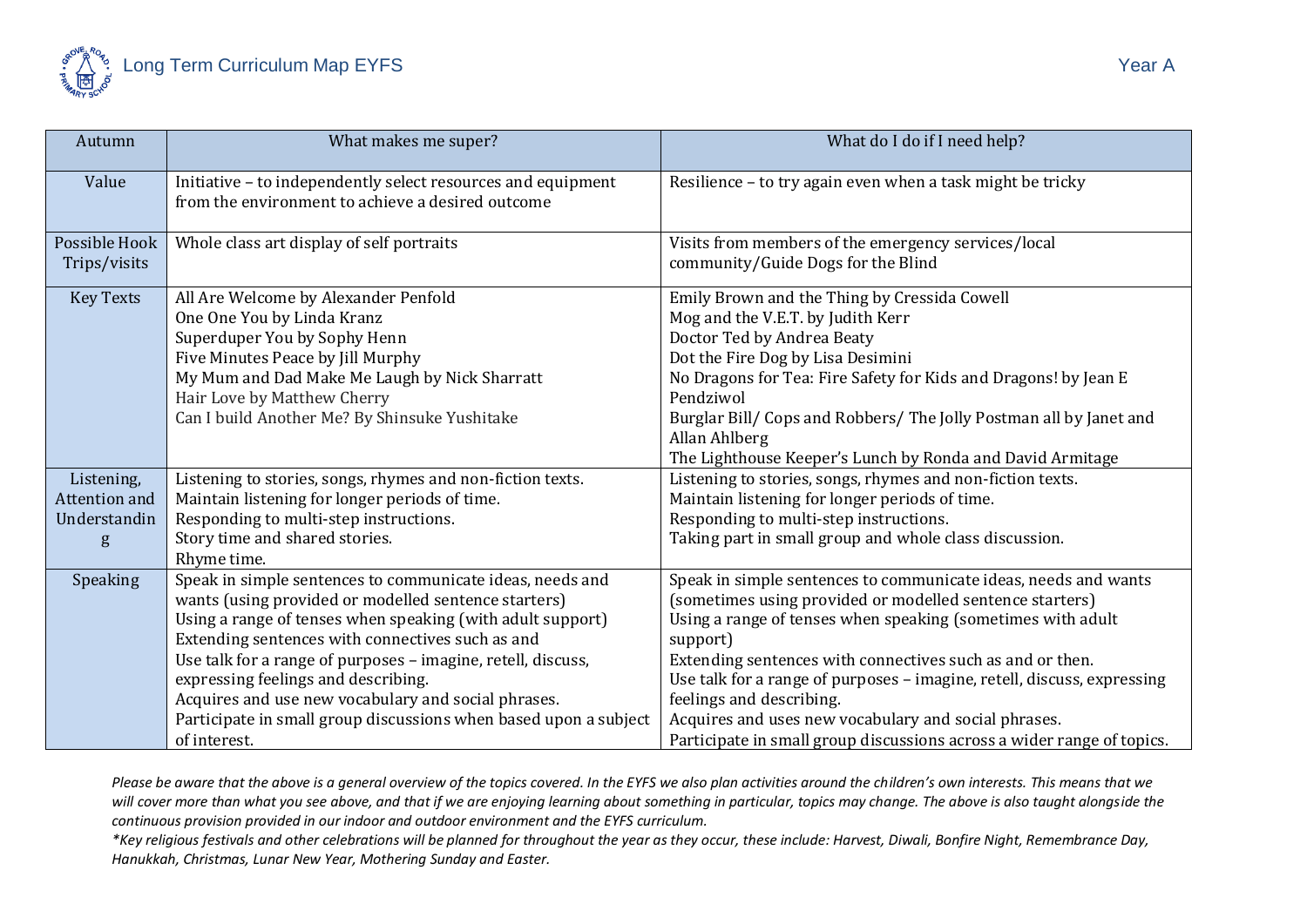

|                      | Express feelings using full sentences (using provided or modelled                 | Express feelings using full sentences (using provided or modelled        |
|----------------------|-----------------------------------------------------------------------------------|--------------------------------------------------------------------------|
|                      | sentence starters)                                                                | sentence starters)                                                       |
|                      | Use models and support provided by their teacher.                                 | Use models and support provided by their teacher.                        |
| Self-                | Talk about how you are feeling (Zones of Regulation).                             | Talk about how you are feeling (Zones of Regulation).                    |
| Regulation           | Recognises and identify different feelings such as sad, angry and                 | Recognises and identify a wider range of feelings such as excited, tired |
|                      | happy.                                                                            | and sick.                                                                |
|                      | Understand the reasons as to why we feel different ways (with                     | Understand the reasons as to why we feel different ways (with some       |
|                      | support)                                                                          | support)                                                                 |
|                      | Use strategies to stay calm and regulate behaviour accordingly                    | Use strategies to stay calm and regulate behaviour accordingly with      |
|                      | (initially with support)                                                          | greater independence.                                                    |
|                      | Focus during play.                                                                | Focus for sustained periods during play.                                 |
|                      | Takes account of the feelings of others with adult support.                       | Takes account of the feelings of others with some adult support.         |
|                      | Takes turns with others with adult support.                                       | Takes turns with others sometimes with adult support.                    |
|                      | Share resources with others.                                                      | Share resources with others with some adult support.                     |
|                      | Responds appropriately to simple teacher instructions                             | Responds appropriately to simple teacher instructions.                   |
|                      | sometimes with visual prompts for support.                                        |                                                                          |
|                      |                                                                                   |                                                                          |
| <b>Managing Self</b> | Developing desire to do things independently                                      | Developing desire to do things independently                             |
|                      | Follows rules with adult support                                                  | Follows rules with increased independence                                |
|                      | Chooses appropriate ways to be assertive with adult help                          | Chooses appropriate ways to be assertive, sometimes with adult help      |
|                      | Manages hygiene, toileting and simple dressing independently                      | Manages hygiene, toileting and simple dressing independently with        |
|                      | with decreasing adult support.                                                    | some prompting.                                                          |
|                      | Begins to develop confidence within the setting.                                  | Develops confidence within the setting.                                  |
|                      | Aware of boundaries and of behavioural expectations                               | Aware of boundaries and of behavioural expectations                      |
|                      | Shows some understanding that hygiene can affect health.                          | Shows some understanding that eating, and hygiene can affect health      |
|                      | Explain the reasons for rules                                                     |                                                                          |
|                      | Know right from wrong and try to behave accordingly.                              |                                                                          |
| <b>Building</b>      | Begins to get to know other children beyond family or close                       | Begins to get to know other children beyond family or close contacts     |
| Relationships        | contacts                                                                          | Takes part in community activities such as tidying up, visiting the      |
|                      | Takes part in community activities such clearing up and fetching                  | school library and giving out things to go home.                         |
|                      | resources                                                                         | Plays in groups beyond one or two other children with increased          |
|                      | Plays in groups beyond one or two other children (sometimes<br>with adult support | independence                                                             |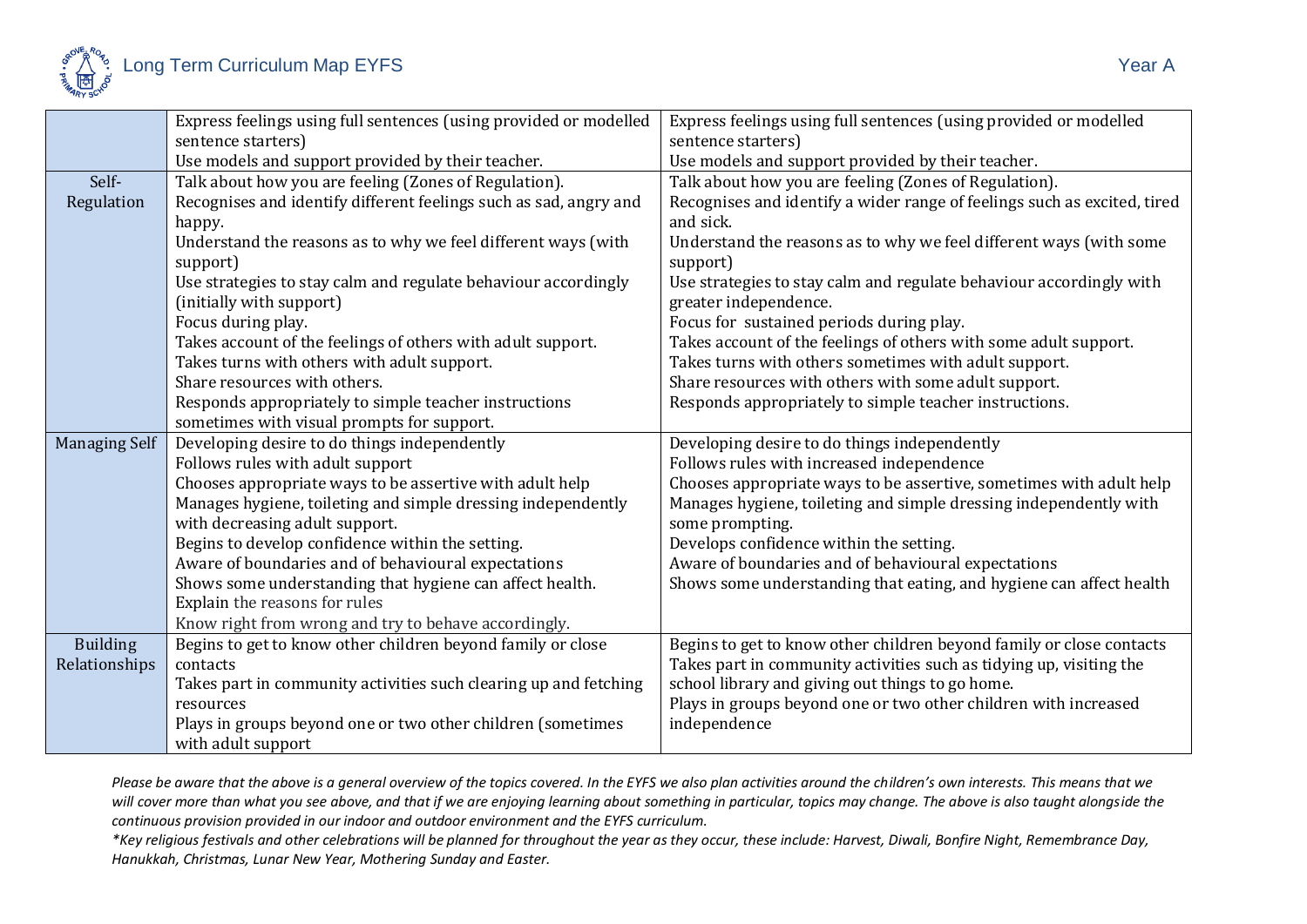

|                                    | Shows awareness of the needs of others sometimes with adult<br>support.<br>Begins to develop important social attributes such kindness,<br>sharing and listening<br>Begins to form positive attachments to adults and friendships<br>with peers                                                                                                                                                                                                                                                                                                                                           | Shows increased awareness of the needs of others however, they may<br>still require adult support.<br>Improved confidence thus developing relationships with unfamiliar<br>children and familiar adults<br>Developing important social attributes such as kindness, sharing,<br>listening but may still require adult support.<br>Takes account of views and needs of others in play and begins to<br>incorporate these.                                                                                                                                                                                                                                                                                                          |
|------------------------------------|-------------------------------------------------------------------------------------------------------------------------------------------------------------------------------------------------------------------------------------------------------------------------------------------------------------------------------------------------------------------------------------------------------------------------------------------------------------------------------------------------------------------------------------------------------------------------------------------|-----------------------------------------------------------------------------------------------------------------------------------------------------------------------------------------------------------------------------------------------------------------------------------------------------------------------------------------------------------------------------------------------------------------------------------------------------------------------------------------------------------------------------------------------------------------------------------------------------------------------------------------------------------------------------------------------------------------------------------|
| <b>Gross Motor</b>                 | Manoeuvres equipment such as scooters, trikes and bikes.<br>Develop large arm/ shoulder movement for activities such<br>throwing and painting.<br>Developing range of movements by undertaking activities like<br>running, jumping, skipping and hopping.<br>Begins to select the correct tool and movement for task in hand<br>such as a spade for digging or crawling under an obstacle.<br>Uses a range of movements (sometimes with teacher support).<br>Begins to negotiate space and obstacles safely, with<br>consideration for themselves and others (sometimes with<br>support). | Manoeuvres scooters, trikes, bikes<br>Uses large arm/shoulder movement - throwing, painting<br>Developing range of movements - running, jumping, skipping,<br>hopping<br>Chooses right tool and movement for task in hand - spade for digging,<br>crawling under an obstacle<br>Uses and combines a range of movements<br>Shows developing strength, co-ordination, balance, agility<br>Capable with ball skills - throwing, catching, kicking, passing, batting<br>and aiming<br>Negotiate space and obstacles safely, with consideration for<br>themselves and others; Demonstrate strength, balance and<br>coordination when playing; Move energetically, such as running,<br>jumping, dancing, hopping, skipping and climbing |
| <b>Fine Motor</b><br><b>Skills</b> | Begins to use simple one-handed tools such as glue sticks and<br>paint brushes (with some adult support)<br>Begins to show preference for dominant hand<br>Uses scissors, hammers and tools with support<br>Uses comfortable grip when holding objects such as pencils and<br>paintbrushes (sometimes with support)<br>Uses small motor skills tools such as pencils, brushes, scissors<br>and cutlery competently and safely sometimes with adult<br>support<br>Maintains posture and core strength when sitting                                                                         | Begins to use simple one-handed tools such as glue sticks and paint<br>brushes (with increased independence)<br>Begins to show preference for dominant hand<br>Uses scissors, hammers and tools sometimes with support<br>Uses comfortable grip when holding objects such as pencils and<br>paintbrushes (sometimes with support)<br>Uses small motor skills tools such as pencils, brushes, scissors and<br>cutlery with increased competence.<br>Maintains posture and core strength when sitting                                                                                                                                                                                                                               |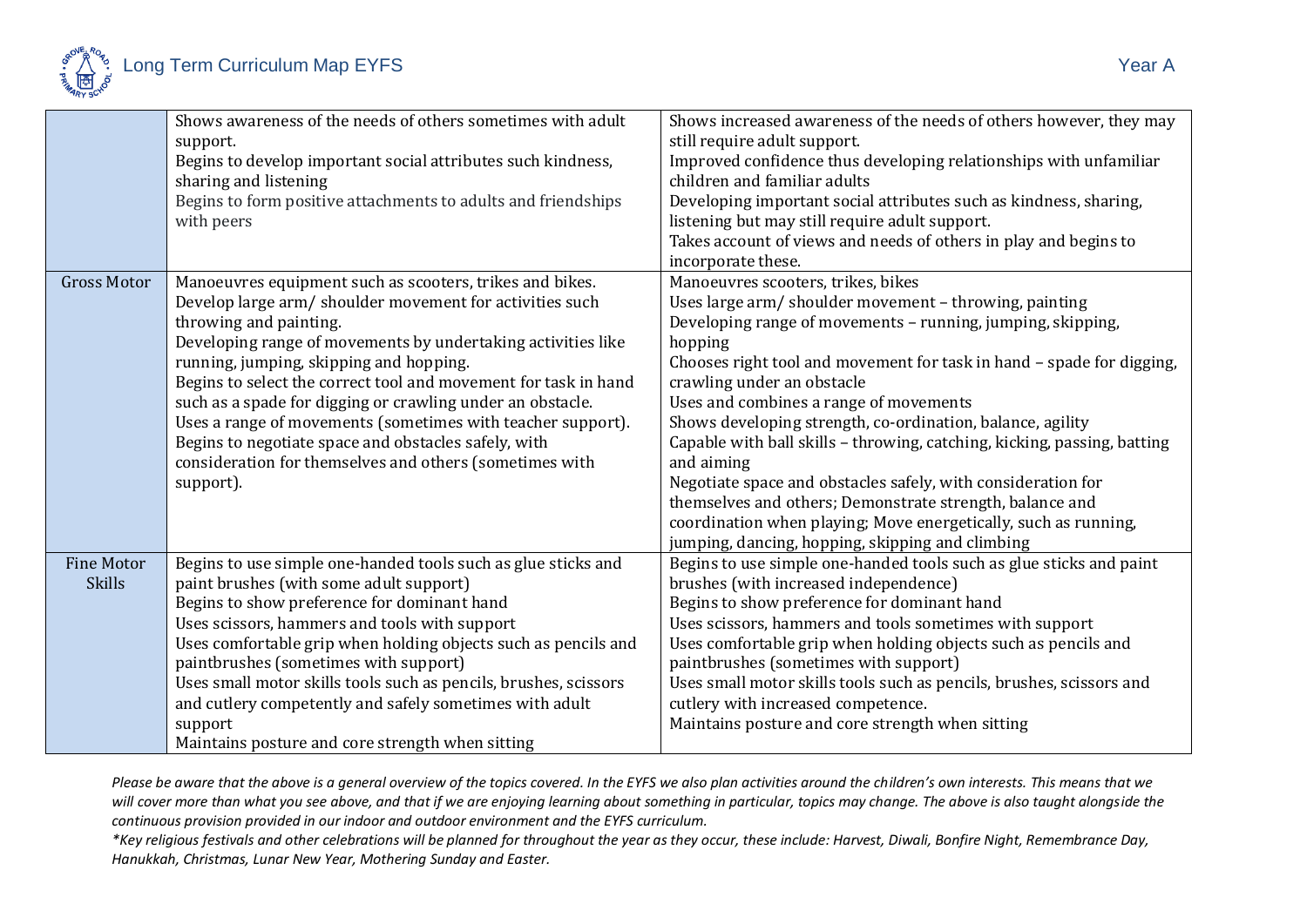

|                     | Begins to hold pencils effectively to form recognisable letters | Begins to hold pencils effectively to form recognisable letters which    |
|---------------------|-----------------------------------------------------------------|--------------------------------------------------------------------------|
|                     | which are correctly formed (sometimes with teacher support).    | are correctly formed (sometimes with teacher support or visual aids).    |
| Comprehensi         | Begin to understand that print has meaning.                     | Begin to understand that print has meaning.                              |
| on                  | Learns a repertoire of stories and is beginning to join in with | Learns a repertoire of stories and is beginning to join in with familiar |
|                     | familiar phrases.                                               | phrases                                                                  |
|                     | Begins to read own name label, logos and signs                  | Begins to recall some familiar stories using pictures as prompts.        |
|                     | Begins to choose books to read independently                    | Begins to read own name label, logos and signs                           |
|                     | Begins to read familiar words                                   | Choose books to read independently some of which may be familiar to      |
|                     | Uses stories language such as characters and names, story       | the child.                                                               |
|                     | phrases, settings in role play which may be supported by story  | Uses stories language such as characters and names, story phrases,       |
|                     | telling props                                                   | settings in role play                                                    |
|                     | Begins to suggest what might happen next with adult support.    | Uses characters and vocabulary from stories in role play and             |
|                     | Begins to demonstrate understanding of what has been read to    | discussion                                                               |
|                     | them by retelling stories and narratives using their own words  | Suggests what might happen next with some adult support.                 |
|                     | using recently introduced vocabulary.                           | Begins to demonstrate understanding of what has been read to them        |
|                     |                                                                 | by retelling stories and narratives using their own words using          |
|                     |                                                                 | recently introduced vocabulary.                                          |
| <b>Word Reading</b> | Fills in missing words from rhymes and songs                    | Fills in missing words from rhymes/songs                                 |
|                     | Claps words in rhymes                                           | Claps words in rhymes                                                    |
|                     | Begins to follow text from left to right                        | Follows text from left to right with increased independence              |
|                     | Hears sounds that are the same; such as first sound of own name | Hears sounds that are the same such as first sound of own name           |
|                     | Begins to read letters by saying their sounds                   | Begins to read letters by saying their sounds                            |
|                     | Begins to blends letters into short words (2 and 3 sound words) | Begins to blend letters into short words (4 and 5 sound words)           |
|                     | Reads few common exception words                                | Reads some common exception words                                        |
| Writing             | Gives meaning to marks                                          | Gives meaning to marks                                                   |
|                     | May use letter strings for writing                              | Begins to use different kinds of marks for writing and for               |
|                     | Writes some letters correctly, for example from their own name  | drawing/painting                                                         |
|                     | Begins to correctly form lower case of learned sounds correctly | May letter strings for writing                                           |
|                     | Write recognisable letters, most of which are correctly formed. | Begins to correctly form lower case of learned sounds correctly          |
|                     |                                                                 | Write recognisable letters with improved accuracy and orientation.       |
| Number              | Matches numeral with number sometimes with adult support        |                                                                          |
|                     | Reciting numbers, uses random numbers in songs and games        |                                                                          |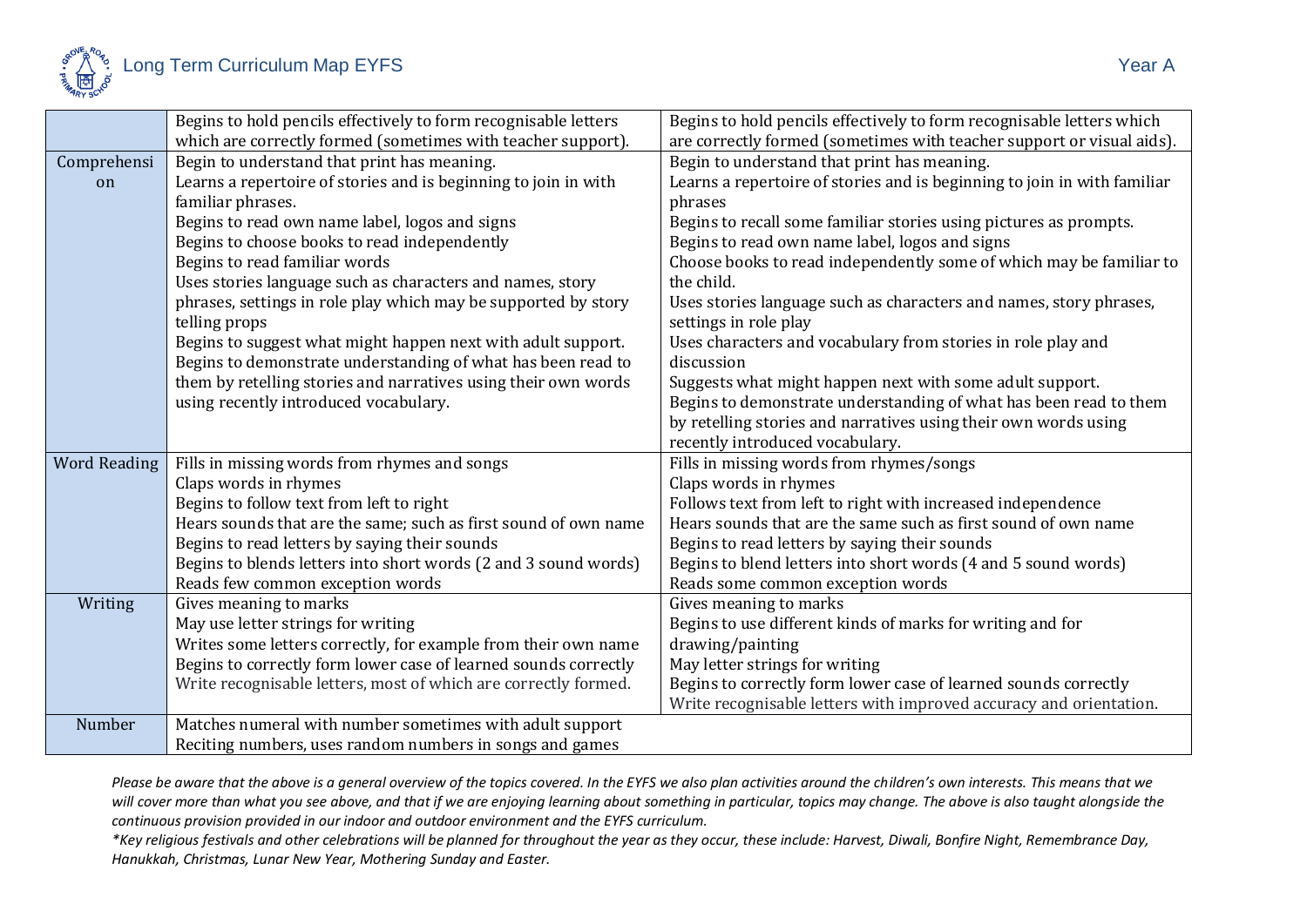

|              | Subitises to 3                                                                                                                               |                                                                                                                                      |  |
|--------------|----------------------------------------------------------------------------------------------------------------------------------------------|--------------------------------------------------------------------------------------------------------------------------------------|--|
|              | Counts accurately to 5 in practical contexts                                                                                                 |                                                                                                                                      |  |
|              | Begins mathematical mark making                                                                                                              |                                                                                                                                      |  |
|              | Spot errors in a counting sequence.                                                                                                          |                                                                                                                                      |  |
|              |                                                                                                                                              |                                                                                                                                      |  |
| Numerical    | Begins to notice numerals which are same such as their age, house number and phone number                                                    |                                                                                                                                      |  |
| Patterns     |                                                                                                                                              | Begins to notice number patterns in stories and songs for example The Enormous Turnip, Five Green Bottles and The Hungry Caterpillar |  |
|              | Notices things that are the same and those that are different - spot the odd one out                                                         |                                                                                                                                      |  |
|              | Recognises same number of objects, more and fewer                                                                                            |                                                                                                                                      |  |
|              | Begin to represent a number in different ways.                                                                                               |                                                                                                                                      |  |
|              |                                                                                                                                              |                                                                                                                                      |  |
| Shape, Space | Recognises similar shapes, puts away equipment - matches the shadow                                                                          |                                                                                                                                      |  |
| and Measures | Responds to positional and time language - e.g. Bear Hunt, shape language - round, big, small, days of week, late, early, first, next, after |                                                                                                                                      |  |
|              | Construction, building, junk modelling - manipulates 2D & 3D shapes and uses some names and descriptive language - round, straight,          |                                                                                                                                      |  |
|              | corners, sides                                                                                                                               |                                                                                                                                      |  |
|              | Selects, rotates and manipulates shapes in construction and creating AB patterns and sculptures                                              |                                                                                                                                      |  |
|              | Continues, copies and creates AB patterns                                                                                                    |                                                                                                                                      |  |
|              | Makes comparisons of height and length by eye                                                                                                |                                                                                                                                      |  |
|              | Compares and measures height and length                                                                                                      |                                                                                                                                      |  |
|              | Use language related to time (sometimes with adult support)                                                                                  |                                                                                                                                      |  |
|              | Recognises meaningful times such as 12 o clock lunchtime, home time and bedtime                                                              |                                                                                                                                      |  |
| Pat and      | Shows interest in the lives of people who are familiar to them                                                                               | Shows interest in different occupations and ways of life through role                                                                |  |
| Present      | Comments on photographs and pictures in books                                                                                                | play, visitors and stories                                                                                                           |  |
|              | Notices and comments on differences between now and then                                                                                     | Comments on photographs, pictures in books                                                                                           |  |
|              | drawing on their own family experiences                                                                                                      | Notices and comments on differences between now and then drawing                                                                     |  |
|              |                                                                                                                                              | on their own family experiences                                                                                                      |  |
|              |                                                                                                                                              | Knows about the work of familiar community workers                                                                                   |  |
|              |                                                                                                                                              | Begin to comment on differences/similarities from people, stories                                                                    |  |
|              |                                                                                                                                              | within their own lives                                                                                                               |  |
|              |                                                                                                                                              | Talk about the lives of the people around them and their roles in                                                                    |  |
|              |                                                                                                                                              | society                                                                                                                              |  |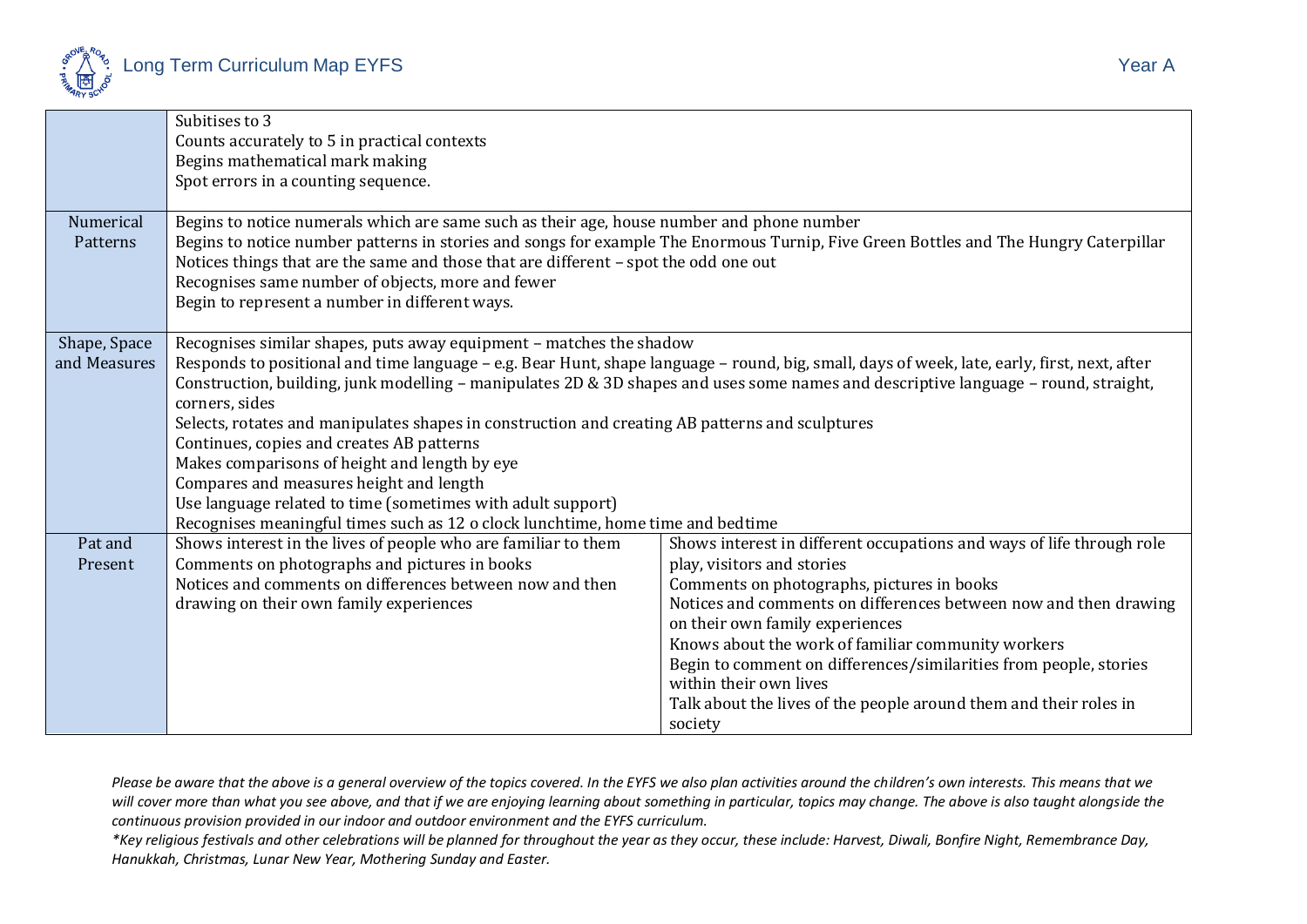

| People<br>Culture and | Talks about special times or events for family with some support<br>and photographs as prompts. | Talks about special times or events for family with some support<br>Is interested in the special times or events of friends |
|-----------------------|-------------------------------------------------------------------------------------------------|-----------------------------------------------------------------------------------------------------------------------------|
| Communities           | Is interested in the special times or events of friends                                         | Notices differences between their family cultures and those of others                                                       |
|                       | Notices differences between their family cultures and those of                                  | Knows about their own environment and other places/countries                                                                |
|                       |                                                                                                 | through visits, pictures and family experiences with adult support.                                                         |
|                       | others with adult support.                                                                      |                                                                                                                             |
|                       | Knows about their own environment and other places through                                      | Talks about, names and describes life of family with increased                                                              |
|                       | visits, pictures and family experiences                                                         | confidence.                                                                                                                 |
|                       | Talks about, names and describes life of family                                                 | Begin to recognises people have different beliefs and ways of                                                               |
|                       | Knows about features of local environments                                                      | celebrating                                                                                                                 |
|                       | Begin to recognise that people have different beliefs and ways of                               | Draw and create maps from real and imagine experiences.                                                                     |
|                       | celebrating                                                                                     |                                                                                                                             |
|                       |                                                                                                 |                                                                                                                             |
| The Natural           | Explores natural objects, plants, creatures and materials in the                                | Explores natural objects, plants, creatures and materials in the                                                            |
| World                 | environment                                                                                     | environment with increased confidence.                                                                                      |
|                       | With support, talks about things they have seen and explored                                    | Talks about things they have seen and explored such as plants,                                                              |
|                       | such as plants, animals, natural objects and materials                                          | animals, natural objects and materials                                                                                      |
|                       | Comments about the natural world and seasons                                                    | Comments and asks questions about the natural world and seasons                                                             |
|                       | Shows care and concern for living things and environment                                        | Shows care and concern for living things and environment                                                                    |
|                       | Explores natural world                                                                          | Explores natural world                                                                                                      |
|                       | Begin to understand the effects of changing seasons on natural                                  | Begin to understand the effects of changing seasons on natural world                                                        |
|                       | world around them                                                                               | around them and changes in materials, such as caused by changes in                                                          |
|                       |                                                                                                 | temperature and cooking                                                                                                     |
| Creating with         | Begin to explore colour and constructions using range of                                        | Begin to explore colour and constructions using range of materials                                                          |
| Materials             | materials                                                                                       | Begin to use a wider range of materials, tools and techniques to                                                            |
|                       | Begin to use a wider range of materials, tools and techniques to                                | express own ideas                                                                                                           |
|                       | express own ideas                                                                               | Begins to be involved in pretend play using pretend objects                                                                 |
|                       | Begins to be involved in pretend play using pretend objects                                     | With adult support, talk about what is created                                                                              |
|                       | With adult support, talk about what is created                                                  | Uses materials in role and pretend play                                                                                     |
|                       | Uses materials in role and pretend play                                                         | Makes safe use of range of tools, materials and techniques and talks                                                        |
|                       | Makes safe use of range of tools, materials and techniques and                                  | about own work with adult support.                                                                                          |
|                       | talks about own work with adult support.                                                        |                                                                                                                             |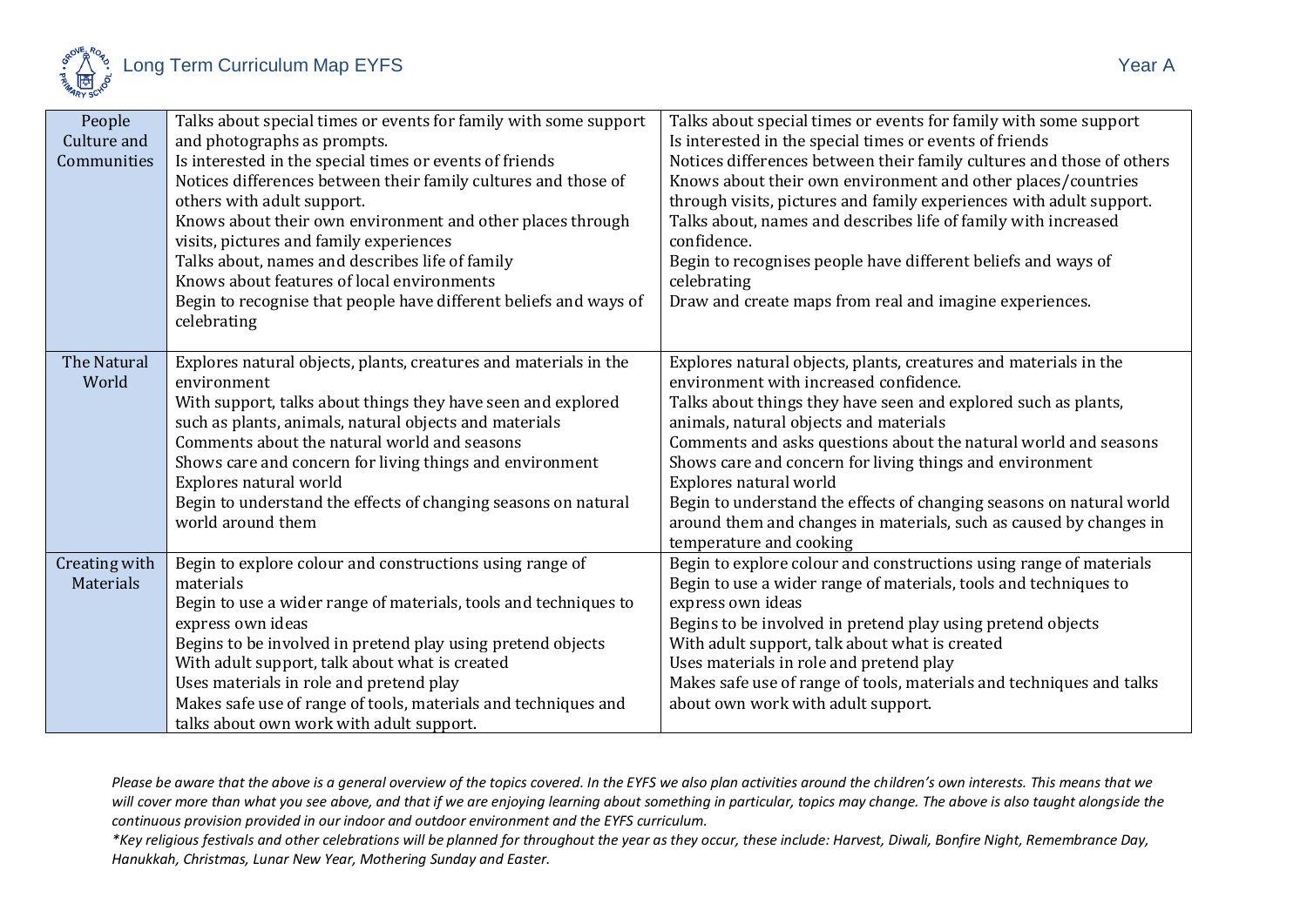

| Being              | Begins to participate in action songs and rhymes, dancing, and       | Participates in a wider range of action songs and rhymes, dancing, and |
|--------------------|----------------------------------------------------------------------|------------------------------------------------------------------------|
| Imaginative        | music making                                                         | music making                                                           |
| and                | Begins to develop more complex narratives in small world and         | Begins to develop complex narratives in small world and role play      |
| Expressive         | role play                                                            | Creates movements, role play, songs, music during play                 |
|                    | Begins to create movements, role play, songs, music                  | Begins to share songs, music and dance                                 |
|                    | Plays, shares and performs songs, music and dance                    |                                                                        |
|                    | Builds a repertoire of performance arts such as songs, dance, role   |                                                                        |
|                    | play.                                                                |                                                                        |
| <b>End Outcome</b> | Teddy bear picnic – invite parents in to meet their special friends, | Careers Day – children come into class dressed as what they want to    |
|                    | bring favourite foods from home and special teddy bear               | be when they grow up and share with the class why they have chosen     |
|                    |                                                                      | this career                                                            |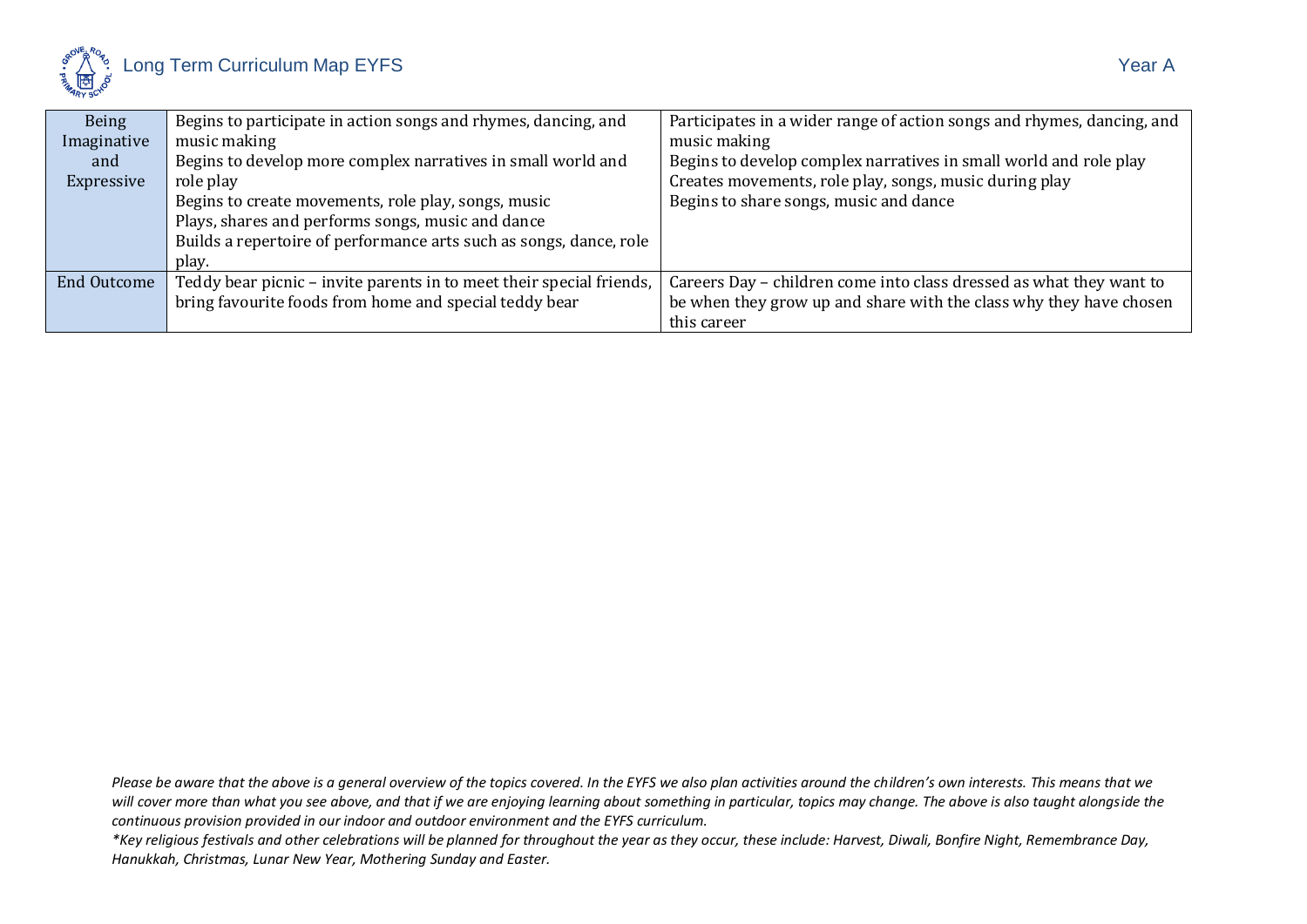| Spring           | What happened to all of the dinosaurs?                                   | What if I planted a bean like Jack?                                                                     |
|------------------|--------------------------------------------------------------------------|---------------------------------------------------------------------------------------------------------|
| Value            | Empathy - we think about how our actions and words affect our<br>friends | Self-confidence - we try new things and can say what we are good at                                     |
| Possible Hook    | What do dinosaurs look like?                                             | Planting beans                                                                                          |
|                  | Create and name dinosaur activity.                                       | Visiting a garden centre                                                                                |
| Trips/visits     | Dinosaur workshop                                                        | Visit grow your own farm to collect fruit and vegetables which will be<br>used in cooking within class. |
| <b>Key Texts</b> | Harry and the Bucketful of Dinosaur series by Ian Whybrow and            | Jim and the Beanstalk by Raymond Briggs                                                                 |
|                  | Adrian Reynolds                                                          | I Really Wonder What Plant I'm Growing by Lauren Child                                                  |
|                  | Trouble at the Dinosaur Café by Brain Moses and Garry Parsons            | I Will Not Never Eat a Tomato by Lauren Child                                                           |
|                  | Stomp, Dinosaur, Stomp! By Marget Mayo and Alex Ayliffe                  | The Enormous Potato by Aubrey Davis                                                                     |
|                  | Ten Terrible Dinosaurs by Paul Stickland                                 | Jasper's Beanstalk by Nick Butterworth                                                                  |
|                  | The Dirty Great Dinosaur by Martin Waddell                               | Yucky Worms by Vivian French                                                                            |
|                  |                                                                          |                                                                                                         |
| Listening,       | Listening to stories, songs, rhymes and non-fiction texts.               | Listening to stories, songs, rhymes and non-fiction texts.                                              |
| Attention and    | Maintain listening for longer periods of time.                           | Maintain listening for longer periods of time.                                                          |
| Understandin     | Responding to multi-step instructions.                                   | Responding to multi-step instructions.                                                                  |
| g                | Taking part in small group and whole class discussion.                   | Taking part in small group and whole class discussion.                                                  |
|                  | Making comments about what they have heard.                              | Making comments about what they have heard.                                                             |
|                  | Hold a conversation when engaged in back-forth exchanges with            | Hold a conversation when engaged in back-forth exchanges with                                           |
|                  | teachers and peers with some adult support.                              | teachers and peers with some adult support.                                                             |
| Speaking         | Extending sentences with connectives such as and, but or then            | Extending sentences with connectives such as and, but or then                                           |
|                  | Use talk for a range of purposes - imagine, retell, discuss,             | Use talk for a range of purposes - imagine, retell, discuss, expressing                                 |
|                  | expressing feelings and describing details.                              | feelings and describing details.                                                                        |
|                  | Acquires and use new vocabulary and social phrases.                      | Acquires and use new vocabulary and social phrases.                                                     |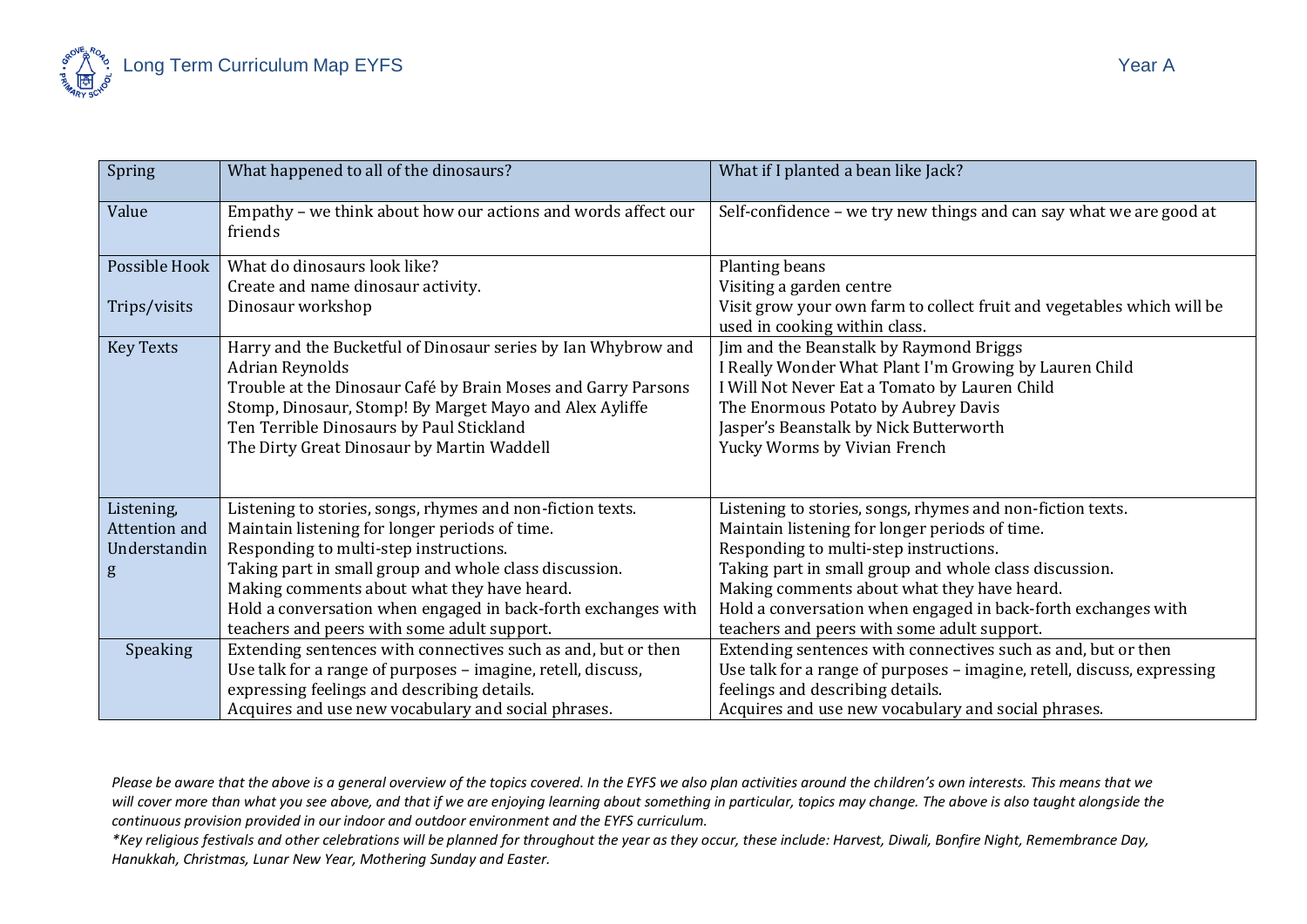

|                      | Participate in small group, class and one-to-one discussions,      | Participate in small group, class and one-to-one discussions, offering   |
|----------------------|--------------------------------------------------------------------|--------------------------------------------------------------------------|
|                      | offering their own ideas, using recently introduced vocabulary     | their own ideas, using recently introduced vocabulary from stories, non- |
|                      | from stories, non-fiction, rhymes and poems when appropriate;      | fiction, rhymes and poems when appropriate;                              |
|                      | Begin to express their ideas and feelings about their experiences  | Begin to express their ideas and feelings about their experiences using  |
|                      | using full sentences, including use of past, present and future    | full sentences, including use of past, present and future tenses with    |
|                      | tenses with some support from teachers                             | some support from teachers                                               |
| Self-                | Talk about how you are feeling (Zones of Regulation).              | Talk about how you are feeling (Zones of Regulation).                    |
| Regulation           | Recognises and identify different feelings such as sad, angry,     | Recognises and identify different feelings such as sad, angry, worried,  |
|                      | worried, tired, sick, silly, happy and excited.                    | tired, sick, silly, happy and excited.                                   |
|                      | Understand the reasons as to why we feel different ways            | Understand the reasons as to why we feel different ways                  |
|                      | Use strategies to stay calm independent                            | Use strategies to stay calm independent                                  |
|                      | Focus during play.                                                 | Focus during play.                                                       |
|                      | Takes account of the feelings of others.                           | Takes account of the feelings of others.                                 |
|                      | Takes turns with others with increased independence.               | Takes turns with others with increased independence.                     |
|                      | Share resources with others with increased independence.           | Share resources with others with increased independence.                 |
|                      | Has plans/wishes and works towards them delaying                   | Has plans/wishes and works towards them delaying gratification if        |
|                      | gratification if necessary                                         | necessary                                                                |
|                      | Begins to show an ability to follow instructions involving several | Begins to show an ability to follow instructions involving several ideas |
|                      | ideas or actions.                                                  | or actions.                                                              |
| <b>Managing Self</b> | Follows rules and ways of sorting out conflict independently       | Follows rules and ways of sorting out conflict independently             |
|                      | Chooses appropriate ways to be assertive, sometimes with adult     | Chooses appropriate ways to be assertive, sometimes with adult help      |
|                      | help                                                               | Typically manages hygiene, toileting and simple dressing with            |
|                      | Typically manages hygiene, toileting and simple dressing with      | increased independence                                                   |
|                      | increased independence                                             | Developing confidence with unfamiliar activities                         |
|                      | Developing confidence with unfamiliar activities                   | Aware of boundaries and of behavioural expectations                      |
|                      | Aware of boundaries and of behavioural expectations                | Shows some understanding that exercise, eating, sleeping and hygiene     |
|                      | Shows some understanding that exercise, eating, sleeping and       | can affect health                                                        |
|                      | hygiene can affect health                                          | Is confident to try new activities                                       |
|                      | Is confident to try new activities                                 | Demonstrates greater perseverance and resilience in the face of          |
|                      | Demonstrates greater perseverance and resilience in the face of    | challenge with increased independence                                    |
|                      | challenge with some adult support                                  |                                                                          |
|                      |                                                                    |                                                                          |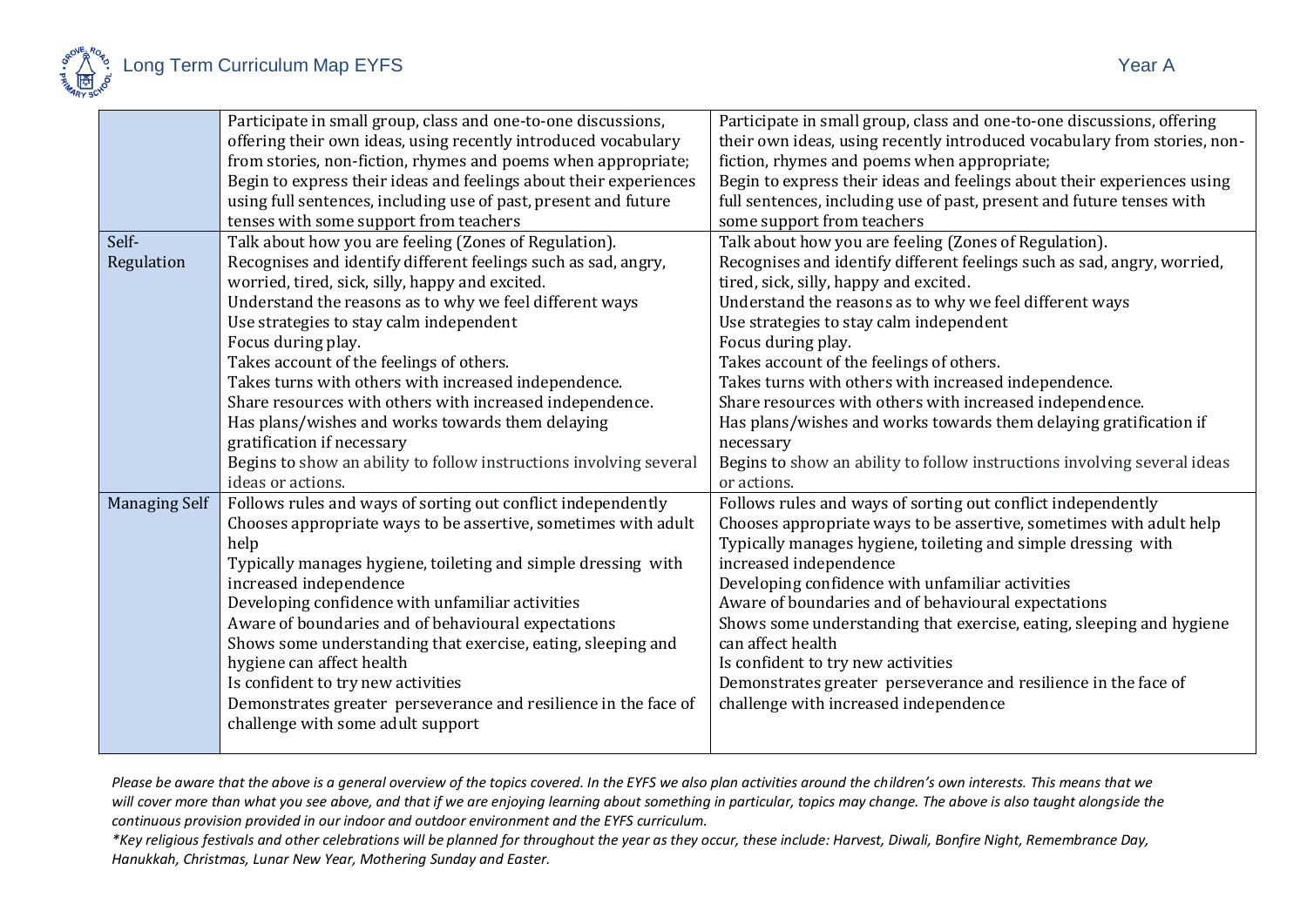

| <b>Building</b>    | Takes part in community activities - clearing up, giving out fruit, | Takes part in community activities - clearing up, giving out fruit,       |
|--------------------|---------------------------------------------------------------------|---------------------------------------------------------------------------|
| Relationships      | fetching resources                                                  | fetching resources                                                        |
|                    | Plays in larger groups of children                                  | Plays in larger groups of children                                        |
|                    | Developing important social attributes such as kindness, sharing,   | Developing important social attributes such as kindness, sharing, and     |
|                    | and listening                                                       | listening                                                                 |
|                    | Takes account of views and needs of others in play and when         | Takes account of views and needs of others in play and when working       |
|                    | working together co-operatively with lessened adult support         | together co-operatively with lessened adult support                       |
|                    | Form positive attachments to adults and friendships with peers      | Form positive attachments to adults and friendships with peers            |
|                    | Show sensitivity to their own and to others' needs with some        | Show sensitivity to their own and to others' needs with some adult        |
|                    | adult support                                                       | support                                                                   |
| <b>Gross Motor</b> | Manoeuvres scooters, trikes, bikes with increased confidence        | Manoeuvres scooters, trikes, bikes with increased confidence and          |
|                    | Confidently chooses right tool and movement for task in hand -      | accuracy                                                                  |
|                    | spade for digging, crawling under an obstacle                       | Confidently chooses right tool and movement for task in hand - spade      |
|                    | Uses and combines a range of movements                              | for digging, crawling under an obstacle                                   |
|                    | Shows developing strength, co-ordination, balance, agility          | Uses and combines a range of movements                                    |
|                    | Developing accuracy with ball skills such as throwing, catching,    | Shows developing strength, co-ordination, balance, agility                |
|                    | kicking, passing, batting and aiming                                | Developing accuracy with ball skills such as throwing, catching, kicking, |
|                    | Negotiate space and obstacles safely, with consideration for        | passing, batting and aiming                                               |
|                    | themselves and others                                               | Negotiate space and obstacles safely, with consideration for themselves   |
|                    |                                                                     | and others                                                                |
|                    |                                                                     |                                                                           |
| <b>Fine Motor</b>  | Shows preference for a dominate hand                                | Uses a range of one handed tools showing preference of a dominate         |
| <b>Skills</b>      | Uses a range of one handed tools                                    | hand                                                                      |
|                    | Maintains posture/core strength                                     | Maintains posture/core strength                                           |
|                    | Holds pencil effectively to form recognisable letters which are     | Holds pencil effectively to form recognisable letters which are correctly |
|                    | correctly formed using the tripod grip frequently or consistently   | formed using the tripod grip frequently or consistently                   |
|                    | Use a range of small tools, including scissors, paint brushes and   | Use a range of small tools, including scissors, paint brushes and cutlery |
|                    | cutlery                                                             | Begin to show accuracy and care when drawing.                             |
|                    | Begin to show accuracy and care when drawing.                       |                                                                           |
| Comprehensi        | Understands print has meaning                                       | Understands print has meaning                                             |
| on                 | Repertoire of stories which they can retelling using their own      | Repertoire of stories which they can retelling using their own words.     |
|                    | words.                                                              |                                                                           |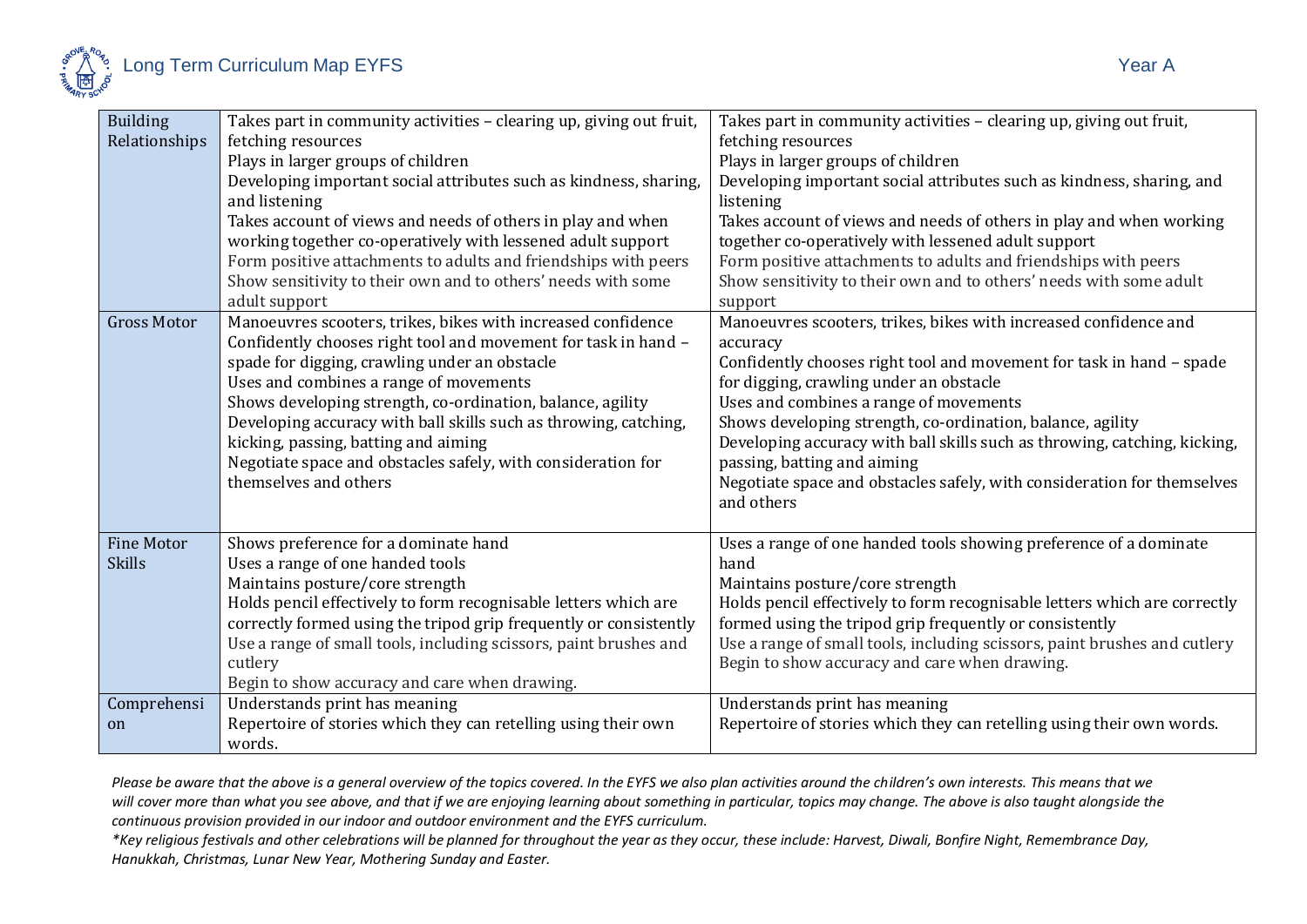

|         | Reads own name label, logos, signs, choosing books/materials to                           | Reads own name label, logos, signs, choosing books/materials to read  |
|---------|-------------------------------------------------------------------------------------------|-----------------------------------------------------------------------|
|         | read independently                                                                        | independently                                                         |
|         | Reads a wider range of familiar words                                                     | Reads familiar words                                                  |
|         | Reads and responds to words/phrases on notices/texts                                      | Reads and responds to words/phrases on notices/texts                  |
|         | Uses ideas/characters/vocab from stories in role play and                                 | Uses ideas/characters/vocab from stories in role play and discussion  |
|         | discussion                                                                                | Suggests what might happen next                                       |
|         | Suggests what might happen next                                                           | Begins to anticipate - where appropriate - key events in stories      |
|         | Begins to anticipate – where appropriate – key events in stories                          | Demonstrate understanding of what has been read to them by retelling  |
|         |                                                                                           | stories and narratives using their own words                          |
| Word    | Fills in missing words from rhymes and songs                                              | Fills in missing words from rhymes and songs                          |
| Reading | Claps words in rhymes                                                                     | Claps words in rhymes                                                 |
|         | Begins to clap syllables in rhymes                                                        | Begins to clap syllables in rhymes                                    |
|         | Reads letters by saying their sounds                                                      | Reads letters by saying their sounds                                  |
|         | Reads few common exception words                                                          | Reads few common exception words                                      |
|         | Reads simple phrases                                                                      | Reads simple phrases                                                  |
|         | Read words consistent with their phonic knowledge by sound-                               | Read words consistent with their phonic knowledge by sound-blending   |
|         | blending                                                                                  |                                                                       |
| Writing | Uses different kinds of marks for writing and for                                         | Uses different kinds of marks for writing and for drawing/painting    |
|         | drawing/painting                                                                          | Uses letter strings for writing                                       |
|         | Uses letter strings for writing                                                           | Writes some letters correctly, for example from own name              |
|         | Writes some letters correctly, for example from own name                                  | Forms lower case and capital letters of learned sounds correctly      |
|         | Forms lower case and capital letters of learned sounds correctly                          | Spells short words by segmenting the sounds                           |
|         | Spells short words by segmenting the sounds                                               | Writes simple phrases                                                 |
|         | Writes simple phrases                                                                     | Write recognisable letters, most of which are correctly formed;       |
|         | Write recognisable letters, most of which are correctly formed;                           | Spell words by identifying sounds in them and representing the sounds |
|         | Spell words by identifying sounds in them and representing the                            | with a letter or letters                                              |
|         | sounds with a letter or letters                                                           |                                                                       |
| Number  | Begins to understand the concept of zero.                                                 |                                                                       |
|         | Matches numeral with number with increased confidence                                     |                                                                       |
|         | Counts accurately forwards and backwards with increased reliability in practical contexts |                                                                       |
|         | Spot errors in a counting sequence with improved accuracy                                 |                                                                       |
|         | Subitises to 5                                                                            |                                                                       |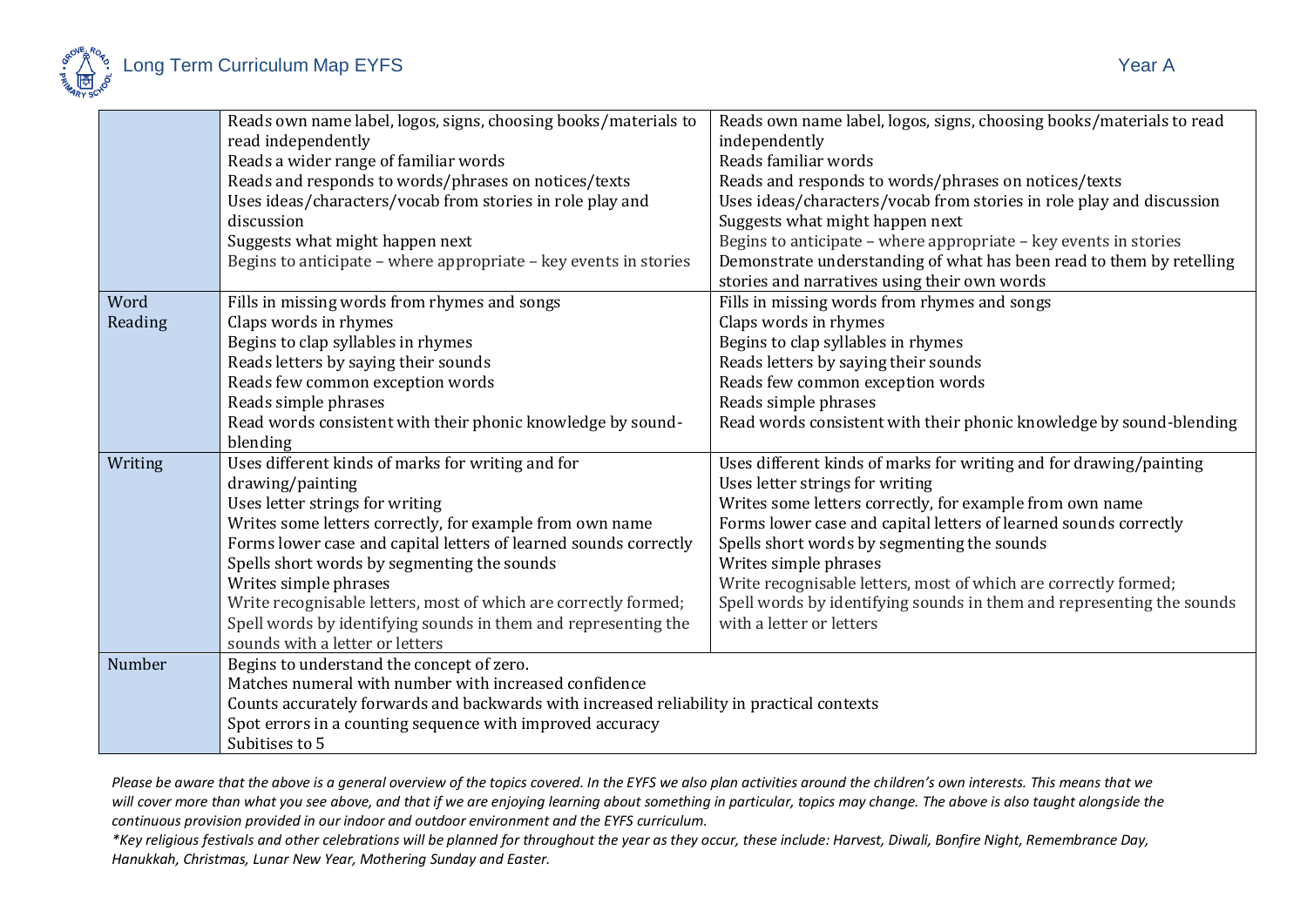

| ÷<br>۰, |  |
|---------|--|
|---------|--|

|              | Begin to use counting on as a strategy for adding two sets.                                                                                     |                                                                       |  |
|--------------|-------------------------------------------------------------------------------------------------------------------------------------------------|-----------------------------------------------------------------------|--|
| Numerical    | Identify positions in a queue                                                                                                                   |                                                                       |  |
| Patterns     | Begin to use ordinal numbers.                                                                                                                   |                                                                       |  |
|              | Notices numerals which are same such as their age, house number and phone number                                                                |                                                                       |  |
|              | Notices number patterns in stories and songs for example The Enormous Turnip, Five Green Bottles and The Hungry Caterpillar                     |                                                                       |  |
|              | Notices things that are the same and those that are different - spot the odd one out                                                            |                                                                       |  |
|              | Begins to recognise which group has more even when the group contains different sizes.                                                          |                                                                       |  |
|              | Begins to develop confidence with different arrangements of number for example using 10 frames, part, part whole models and number              |                                                                       |  |
|              | bond diagrams.                                                                                                                                  |                                                                       |  |
| Shape, Space | Selects, rotates and manipulates shapes in construction and creating ABB, ABC or AABC patterns and sculptures                                   |                                                                       |  |
| and Measures | Continues, copies and creates ABB, ABC or AABC patterns                                                                                         |                                                                       |  |
|              | Begin to spot mistakes in ABB, ABC or AABC patterns.                                                                                            |                                                                       |  |
|              | Makes comparisons of height and capacity using appropriate vocabulary such as taller, longer, shorter than, full, empty, half full, nearly full |                                                                       |  |
|              | and nearly empty.                                                                                                                               |                                                                       |  |
|              | Measure with improved accuracy by lining up the starting points.                                                                                |                                                                       |  |
|              | Begins to select an appropriate non-standard unit of measure sometimes with adult support.                                                      |                                                                       |  |
|              | Makes comparisons of height and capacity by eye                                                                                                 |                                                                       |  |
|              | Continue to use the language of time when sequencing their day.                                                                                 |                                                                       |  |
|              | Construction, building, junk modelling – manipulates 2D & 3D shapes and uses some names and descriptive language with increased                 |                                                                       |  |
|              | confidence - round, straight, corners, sides                                                                                                    |                                                                       |  |
|              | Identify regular and irregular 2D shapes and their attributes.                                                                                  |                                                                       |  |
|              | Manipulate, rotate and flip shapes.                                                                                                             |                                                                       |  |
|              | Begin to recoginse cubes, cubois, cylinder and spheres.                                                                                         |                                                                       |  |
| Pat and      | Shows interest in the lives of people who are familiar to them                                                                                  | Shows interest in the lives of people who are familiar to them        |  |
| Present      | Shows interest in different occupations and ways of life through                                                                                | Comments on photographs, pictures in books                            |  |
|              | role play, visitors and stories                                                                                                                 | Notices and comments on differences between now and then drawing      |  |
|              | Comments on photographs, pictures in books                                                                                                      | on their own experiences                                              |  |
|              | Notices and comments on differences between now and then                                                                                        | Comments on differences/similarities from the past of artefacts, and  |  |
|              | drawing on their own family experiences                                                                                                         | stories within their own lives                                        |  |
|              | Comments on pictures, stories, oral tales, artefacts, buildings                                                                                 | Know some similarities and differences between things in the past and |  |
|              | from past                                                                                                                                       | now, drawing on their experiences.                                    |  |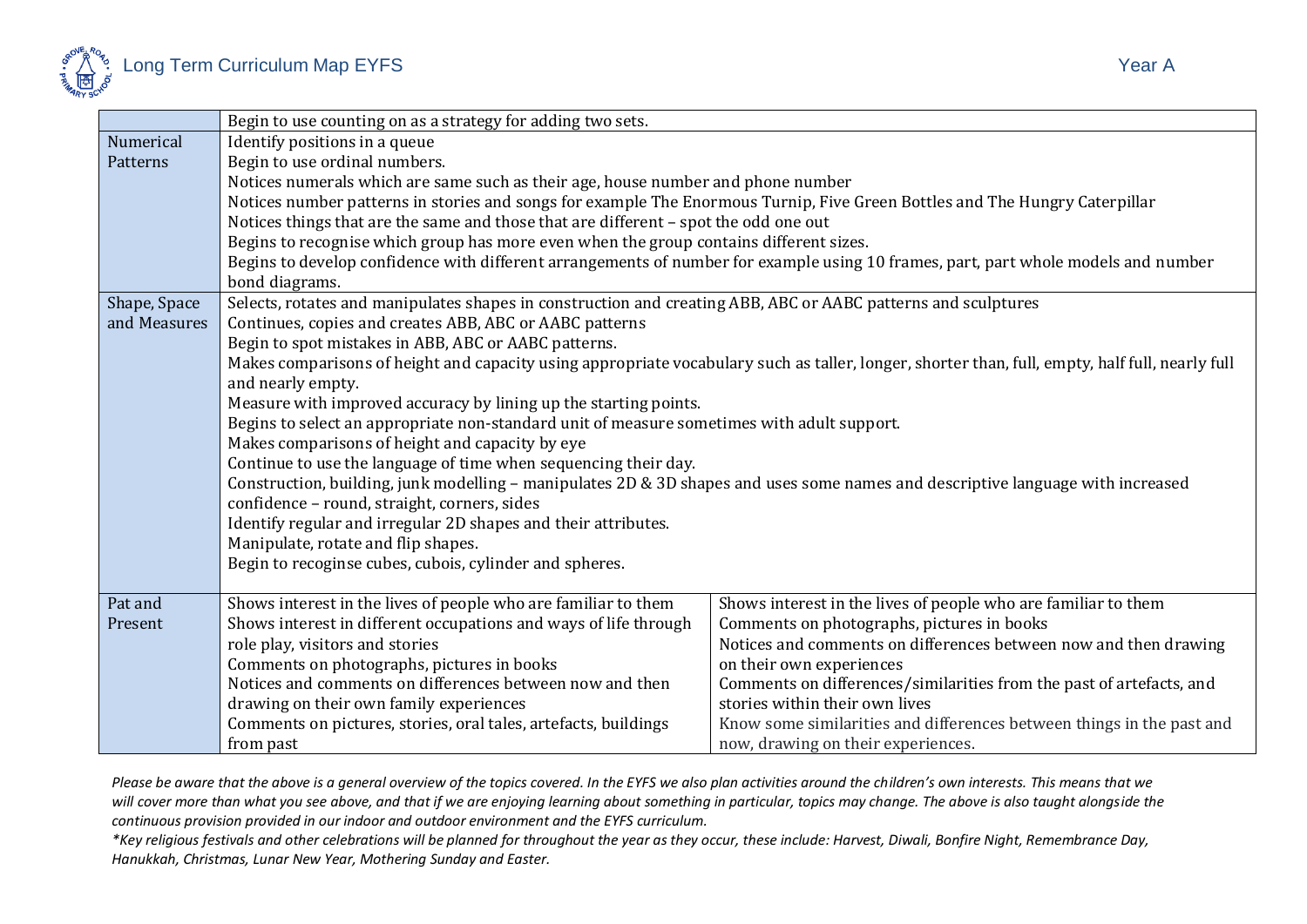

| People<br>Culture and<br>Communities | Comments on differences/similarities from the past of artefacts,<br>buildings, people, stories within their own lives<br>Know some similarities and differences between things in the<br>past and now, drawing on their experiences and what has been<br>read in class;<br>Begin to understand the past through settings, characters and<br>events encountered in books read in class and storytelling.<br>Talks about special times or events for family<br>Is interested in the special times or events of friends<br>Recognises people have different beliefs and ways of celebrating                                                                                                                                                                                      | Talks about special times or events for family<br>Describe their immediate environment using knowledge from<br>observation, discussion, stories, non-fiction texts and maps                                                                                                                                                                                                                                                                                                                                                                                                                                                                                                                                                                                                                                                                                                                                                                                                                                                                                                                  |
|--------------------------------------|-------------------------------------------------------------------------------------------------------------------------------------------------------------------------------------------------------------------------------------------------------------------------------------------------------------------------------------------------------------------------------------------------------------------------------------------------------------------------------------------------------------------------------------------------------------------------------------------------------------------------------------------------------------------------------------------------------------------------------------------------------------------------------|----------------------------------------------------------------------------------------------------------------------------------------------------------------------------------------------------------------------------------------------------------------------------------------------------------------------------------------------------------------------------------------------------------------------------------------------------------------------------------------------------------------------------------------------------------------------------------------------------------------------------------------------------------------------------------------------------------------------------------------------------------------------------------------------------------------------------------------------------------------------------------------------------------------------------------------------------------------------------------------------------------------------------------------------------------------------------------------------|
| The Natural<br>World                 | Talks about things they have seen and explored such as plants,<br>animals, natural objects and materials<br>Comments and asks questions about the natural world, seasons<br>and talks about why things happen<br>Developing understanding of the cycle: growth, decay and<br>changes.<br>Shows care and concern for living things and environment<br>Understands the effects of changing seasons on natural world<br>around them, and changes in materials, such as caused by<br>changes in temperature and cooking<br>Explore the natural world around them, making observations<br>and drawing pictures of animals and plants; Understand some<br>important processes and changes in the natural world around<br>them, including the seasons and changing states of matter. | Talks about things they have seen and explored such as plants, animals,<br>natural objects and materials<br>Comments and asks questions about the natural world, seasons and<br>talks about why things happen<br>Developing understanding of the cycle: growth, decay and changes.<br>Shows care and concern for living things and environment<br>Explores natural world -collects, smells, listens, records<br>Talks about features of plants, animals, materials, environments<br>Understands the effects of changing seasons on natural world around<br>them, and changes in materials, such as caused by changes in<br>temperature and cooking<br>Explore the natural world around them, making observations and<br>drawing pictures of animals and plants<br>Know some similarities and differences between the natural world<br>around them and contrasting environments, drawing on their<br>experiences and what has been read in class<br>Understand some important processes and changes in the natural world<br>around them, including the seasons and changing states of matter. |
| Creating with<br>Materials           | Explores colour, textures and constructions using range of<br>materials<br>Becomes involved in pretend play using pretend objects                                                                                                                                                                                                                                                                                                                                                                                                                                                                                                                                                                                                                                             | Explores colour, textures and constructions using range of materials<br>Becomes involved in pretend play using pretend objects<br>Talks about what is created and how                                                                                                                                                                                                                                                                                                                                                                                                                                                                                                                                                                                                                                                                                                                                                                                                                                                                                                                        |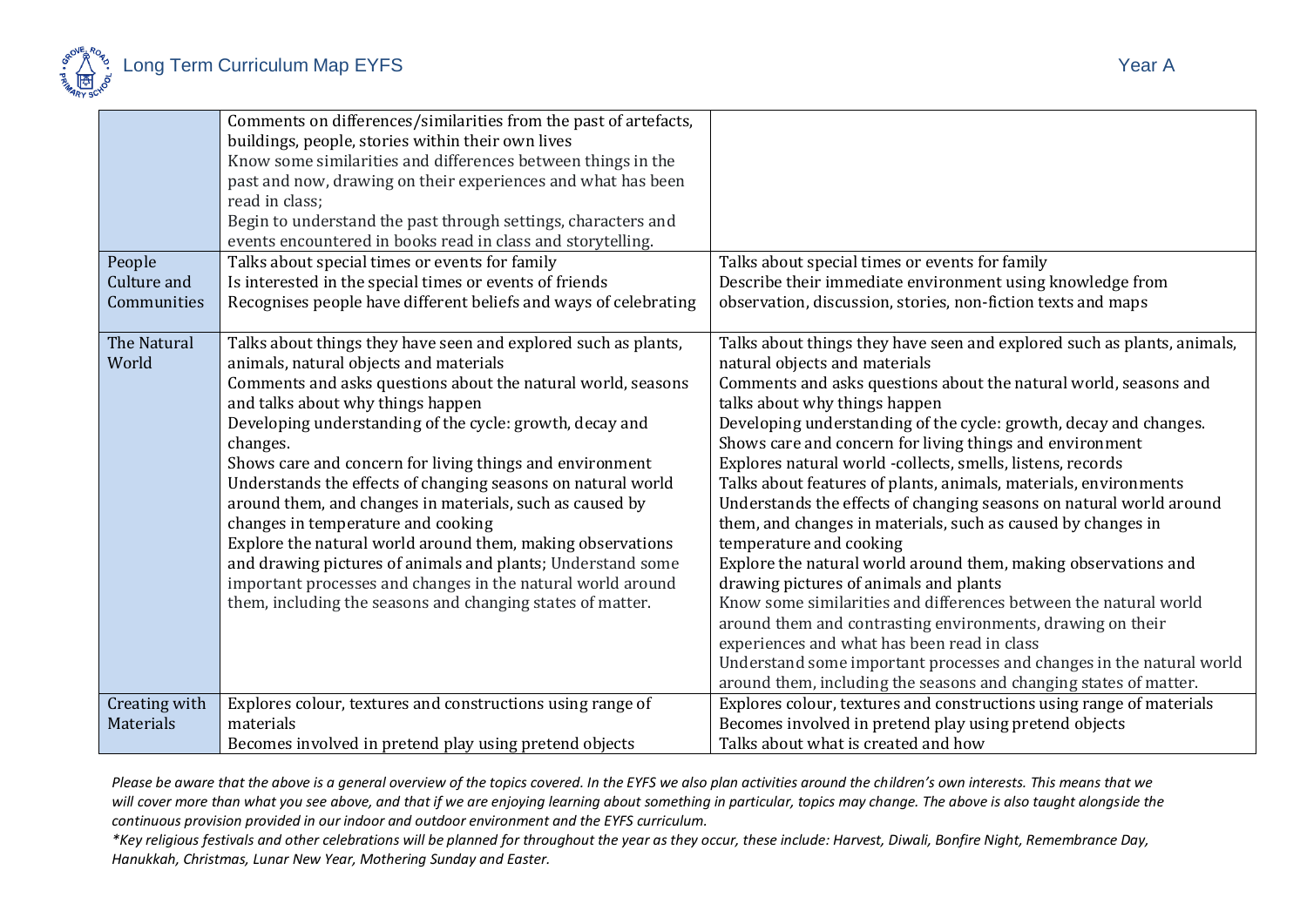

|                                                  | Talks about what is created and how<br>Creates colour, texture, form, design in their work<br>Uses and creates props and uses materials in role and pretend<br>play<br>Safely use and explore a variety of materials, tools and<br>techniques, experimenting with colour, design, texture, form and<br>function                                                                                                                                                                                                                                                                   | Creates colour, texture, form, design in their work<br>Uses and creates props and uses materials in role and pretend play<br>Safely use and explore a variety of materials, tools and techniques,<br>experimenting with colour, design, texture, form and function                                                                                                                                                                                                                                                                                                          |
|--------------------------------------------------|-----------------------------------------------------------------------------------------------------------------------------------------------------------------------------------------------------------------------------------------------------------------------------------------------------------------------------------------------------------------------------------------------------------------------------------------------------------------------------------------------------------------------------------------------------------------------------------|-----------------------------------------------------------------------------------------------------------------------------------------------------------------------------------------------------------------------------------------------------------------------------------------------------------------------------------------------------------------------------------------------------------------------------------------------------------------------------------------------------------------------------------------------------------------------------|
| <b>Being</b><br>Imaginative<br>and<br>Expressive | Participates in action songs and rhymes, dancing, and music<br>making<br>Confidently develop complex narratives in small world and role<br>play<br>Begins to adapt musical and perfomance techniques learnt<br>Choreographs own dance, develops narratives in role play and<br>story telling, composes own music<br>Invent, adapt and recount narratives and stories with peers and<br>their teacher:<br>Sing a range of well-known nursery rhymes and songs<br>Perform songs, rhymes, poems and stories with others, and -<br>when appropriate - try to move in time with music. | Participates in action songs and rhymes, dancing, and music making<br>Confidently develop complex narratives in small world and role play<br>Begins to adapt musical and perfomance techniques learnt<br>Choreographs own dance, develops narratives in role play and story<br>telling, composes own music<br>Invent, adapt and recount narratives and stories with peers and their<br>teacher;<br>Sing a range of well-known nursery rhymes and songs<br>Perform songs, rhymes, poems and stories with others, and - when<br>appropriate - try to move in time with music. |
| <b>End Outcome</b>                               | Dinosaur dig – dig for fossils (which the children have created)<br>in the sand pit.<br>Write a fact file for their dinosaur.                                                                                                                                                                                                                                                                                                                                                                                                                                                     | Tallest beanstalk competition                                                                                                                                                                                                                                                                                                                                                                                                                                                                                                                                               |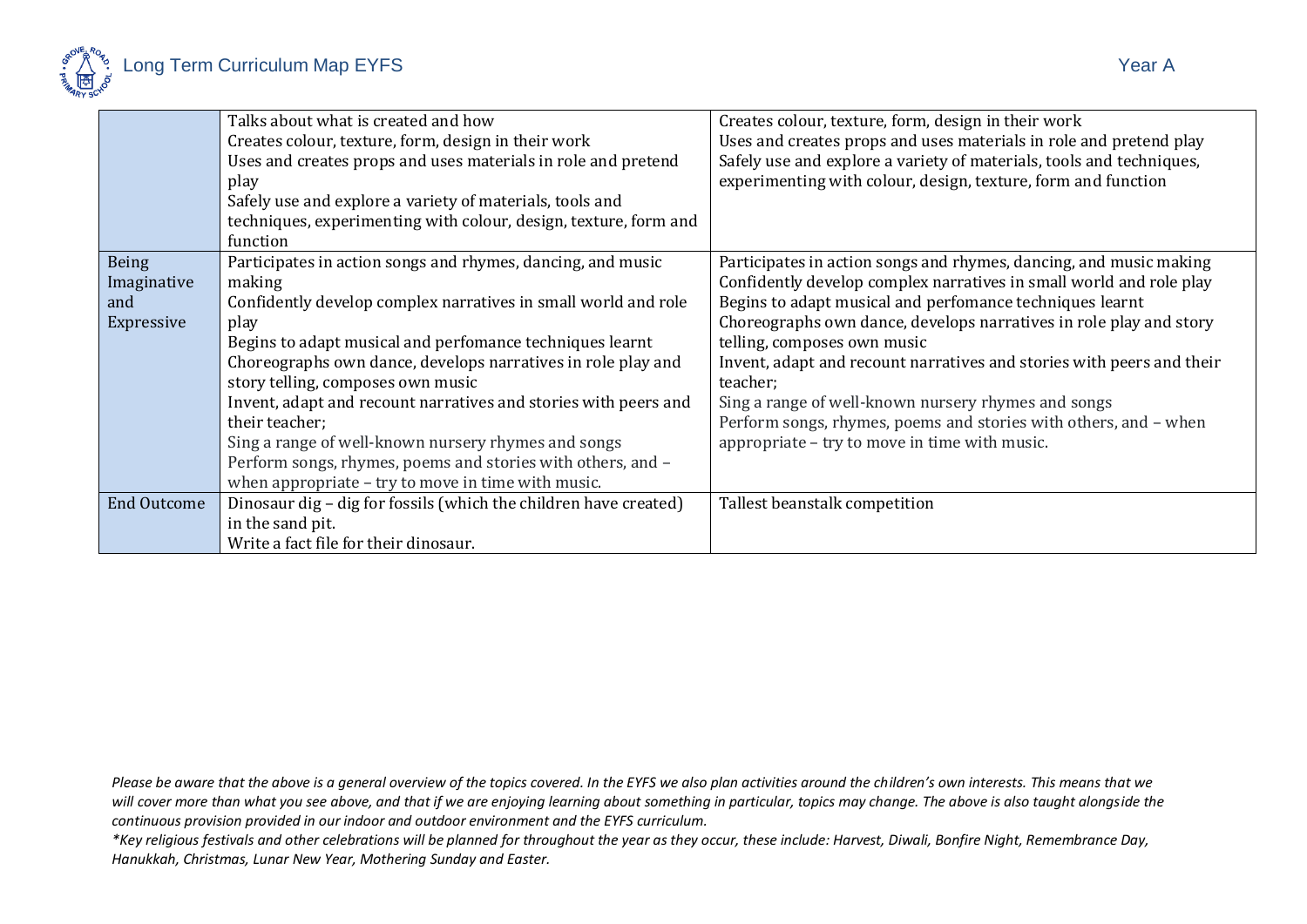

| Summer           | Why do pirates hide their treasure?                              | Where in the world are EYFS?                                               |
|------------------|------------------------------------------------------------------|----------------------------------------------------------------------------|
|                  |                                                                  | (South Africa)                                                             |
| Value            | Curiosity - we take time to explore the world around us          | Creativity - it's time to add some personal flair or just be creative with |
|                  |                                                                  | what we have                                                               |
| Possible         | <b>Treasure Hunt</b>                                             | Tickets and suitcases containing artefacts and clues based upon chosen     |
| Hook             | Visit to the Golden Hinde                                        | country.                                                                   |
| Trips/visits     | Visit to the Sea Life Centre                                     |                                                                            |
| <b>Key Texts</b> | How to Find a Fruit Bat by Michelle Robinson                     | Books linked to countries chosen                                           |
|                  | <b>Surprising Sharks by Nicola Davies</b>                        |                                                                            |
|                  | My Granny is a Pirate by Val McDermid                            |                                                                            |
|                  | Polly Pirate Picks a Pirate by Penny Dann                        |                                                                            |
|                  | Pirates Love Underpants by Claire Freedman                       |                                                                            |
|                  | The Pirates Next Door by Jonny Duddle                            |                                                                            |
|                  | Mrs Pirate by Nick Sharratt                                      |                                                                            |
|                  | Pirate Princess by Sudipta Bardhan-Quallen                       |                                                                            |
| Listening,       | Listening to stories, songs, rhymes and non-fiction texts.       | Listening to stories, songs, rhymes and non-fiction texts.                 |
| Attention        | Maintain listening for longer periods of time.                   | Maintain listening for longer periods of time.                             |
| and              | Responding to multi-step instructions.                           | Responding to multi-step instructions.                                     |
| Understandi      | Taking part in small group and whole class discussion.           | Taking part in small group and whole class discussion.                     |
| ng               | Making comments about what they have heard.                      | Making comments about what they have heard.                                |
|                  | Hold a conversation when engaged in back-forth exchanges         | Hold a conversation when engaged in back-forth exchanges with              |
|                  | with teachers and peers.                                         | teachers and peers.                                                        |
| Speaking         | Acquires and use new vocabulary and social phrases.              | Acquires and use new vocabulary and social phrases.                        |
|                  | Participate in small group, class and one-to-one discussions,    | Participate in small group, class and one-to-one discussions, offering     |
|                  | offering their own ideas, using recently introduced vocabulary   | their own ideas, using recently introduced vocabulary                      |
|                  | Offer explanations for why things might happen, making use of    | Offer explanations for why things might happen, making use of recently     |
|                  | recently introduced vocabulary from stories, non-fiction,        | introduced vocabulary from stories, non-fiction, rhymes and poems          |
|                  | rhymes and poems when appropriate                                | when appropriate                                                           |
|                  | Express their ideas and feelings about their experiences using   | Express their ideas and feelings about their experiences using full        |
|                  | full sentences, including use of past, present and future tenses | sentences, including use of past, present and future tenses and making     |
|                  |                                                                  | use of conjunctions, with modelling and support from their teacher.        |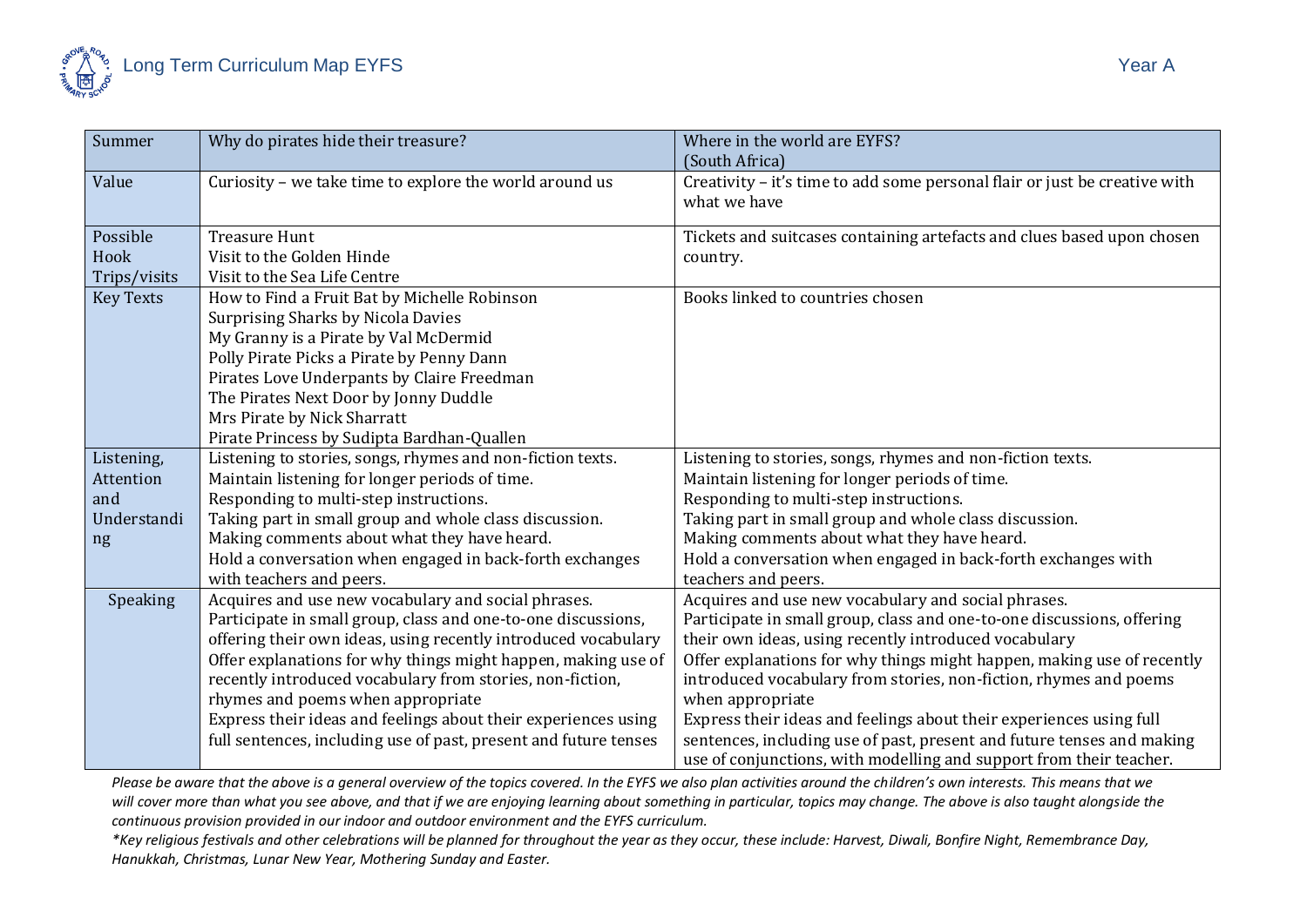

|                    | and making use of conjunctions, with modelling and support<br>from their teacher. |                                                                        |
|--------------------|-----------------------------------------------------------------------------------|------------------------------------------------------------------------|
|                    |                                                                                   |                                                                        |
| Self-              | Talk about how you are feeling (Zones of Regulation).                             | Talk about how you are feeling (Zones of Regulation).                  |
| Regulation         | Takes turns with others.                                                          | Takes turns with others.                                               |
|                    | Share resources with others.                                                      | Share resources with others.                                           |
|                    | Show an understanding of their own feelings and those of                          | Show an understanding of their own feelings and those of others, and   |
|                    | others, and begin to regulate their behaviour accordingly                         | begin to regulate their behaviour accordingly                          |
|                    | Set and work towards simple goals, being able to wait for what                    | Set and work towards simple goals, being able to wait for what they    |
|                    | they want and control their immediate impulses when                               | want and control their immediate impulses when appropriate             |
|                    | appropriate                                                                       | Give focused attention to what the teacher says, responding            |
|                    | Give focused attention to what the teacher says, responding                       | appropriately even when engaged in activity, and show an ability to    |
|                    | appropriately even when engaged in activity, and show an                          | follow instructions involving several ideas or actions.                |
|                    | ability to follow instructions involving several ideas or actions                 | Discuss feelings regarding transition in their new class               |
| Managing           | Chooses appropriate ways to be assertive                                          | Chooses appropriate ways to be assertive                               |
| Self               | Demonstrate confidence with unfamiliar activities                                 | Demonstrate confidence with unfamiliar activities                      |
|                    | Be confident to try new activities and show independence,                         | Be confident to try new activities and show independence, resilience   |
|                    | resilience and perseverance in the face of challenge                              | and perseverance in the face of challenge                              |
|                    | Explain the reasons for rules, know right from wrong and try                      | Explain the reasons for rules, know right from wrong and try to behave |
|                    | to behave accordingly                                                             | accordingly                                                            |
|                    | Manage their own basic hygiene and personal needs, including                      | Manage their own basic hygiene and personal needs, including dressing, |
|                    | dressing, going to the toilet and understanding the importance                    | going to the toilet and understanding the importance of healthy food   |
|                    | of healthy food choices.                                                          | choices.                                                               |
|                    |                                                                                   | Adapt to new routine and changes in preparation for their new class.   |
|                    |                                                                                   | Discuss strategies that can be applied to periods of change and        |
|                    |                                                                                   | transition                                                             |
| <b>Building</b>    | Takes part in community activities with pride                                     | Takes part in community activities with pride                          |
| Relationship       | Plays in groups with other children                                               | Plays in groups with other children                                    |
| S                  | Form positive attachments to adults and friendships with                          | Form positive attachments to adults and friendships with peers         |
|                    | peers                                                                             | Show sensitivity to their own and to others' needs.                    |
|                    | Show sensitivity to their own and to others' needs.                               |                                                                        |
| <b>Gross Motor</b> | Uses and combines a range of movements                                            | Uses and combines a range of movements                                 |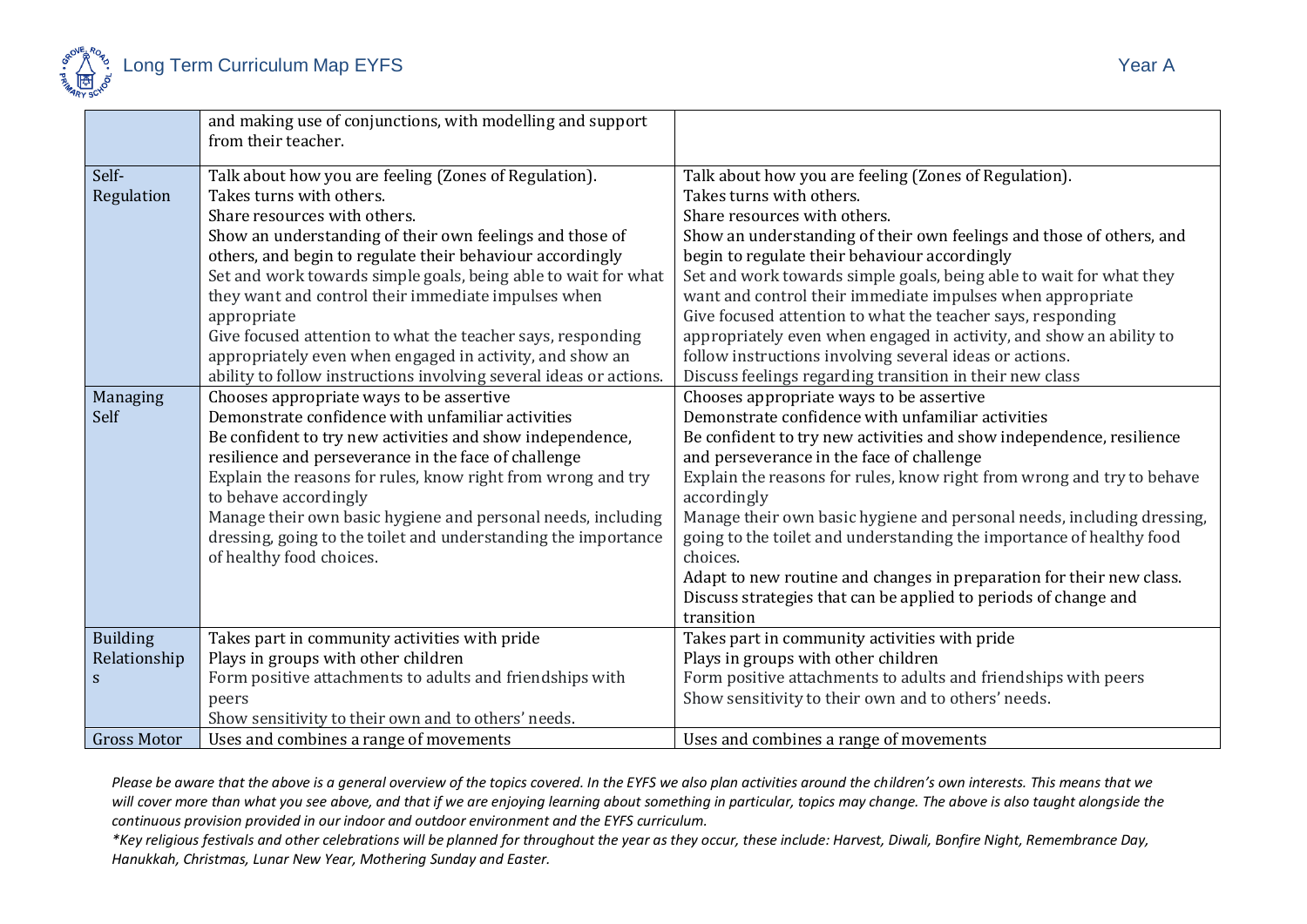

|                   | Capable with ball skills - throwing, catching, kicking, passing, | Capable with ball skills - throwing, catching, kicking, passing, batting  |
|-------------------|------------------------------------------------------------------|---------------------------------------------------------------------------|
|                   | batting and aiming                                               | and aiming                                                                |
|                   | Negotiate space and obstacles safely, with consideration for     | Negotiate space and obstacles safely, with consideration for themselves   |
|                   | themselves and others                                            | and others                                                                |
|                   | Demonstrate strength, balance and coordination when              | Demonstrate strength, balance and coordination when playing; Move         |
|                   | playing; Move energetically, such as running, jumping,           | energetically, such as running, jumping, dancing, hopping, skipping and   |
|                   | dancing, hopping, skipping and climbing                          | climbing                                                                  |
| <b>Fine Motor</b> | Shows preference for dominant hand                               | Shows preference for dominant hand                                        |
| <b>Skills</b>     | Uses small motor skills - tools: pencils, brushes, scissors,     | Uses small motor skills - tools: pencils, brushes, scissors, cutlery      |
|                   | cutlery competently and safely                                   | competently and safely                                                    |
|                   | Maintains posture/core strength                                  | Maintains posture/core strength                                           |
|                   | Hold a pencil effectively in preparation for fluent writing -    | Hold a pencil effectively in preparation for fluent writing - using the   |
|                   | using the tripod grip in almost all cases                        | tripod grip in almost all cases                                           |
|                   | Use a range of small tools, including scissors, paint brushes    | Use a range of small tools, including scissors, paint brushes and cutlery |
|                   | and cutlery                                                      | Begin to show accuracy and care when drawing.                             |
|                   | Begin to show accuracy and care when drawing.                    |                                                                           |
| Comprehensi       | Reads own name label, logos, signs, choosing books/materials     | Reads own name label, logos, signs, choosing books/materials to read      |
| on                | to read independently                                            | independently                                                             |
|                   | Reads familiar words                                             | Reads familiar words                                                      |
|                   | Reads and responds to words/phrases on notices/texts             | Reads and responds to words/phrases on notices/texts                      |
|                   | Demonstrate understanding of what has been read to them by       | Demonstrate understanding of what has been read to them by retelling      |
|                   | retelling stories and narratives using their own words and       | stories and narratives using their own words and recently introduced      |
|                   | recently introduced vocabulary                                   | vocabulary                                                                |
|                   | Anticipate – where appropriate – key events in stories; Use      | Anticipate – where appropriate – key events in stories; Use and           |
|                   | and understand recently introduced vocabulary during             | understand recently introduced vocabulary during discussions about        |
|                   | discussions about stories, non-fiction, rhymes and poems and     | stories, non-fiction, rhymes and poems and during role-play.              |
|                   | during role-play.                                                |                                                                           |
| Word              | Follows text from left to right                                  | Follows text from left to right                                           |
| Reading           | Hears sounds that are the same - such as first sound of own      | Hears sounds that are the same - such as first sound of own name          |
|                   | name                                                             | Reads common exception words that they have been taught                   |
|                   | Reads common exception words that they have been taught          | Reads simple phrases                                                      |
|                   | Reads simple phrases                                             | Say a sound for each letter in the alphabet and at least 10 digraphs      |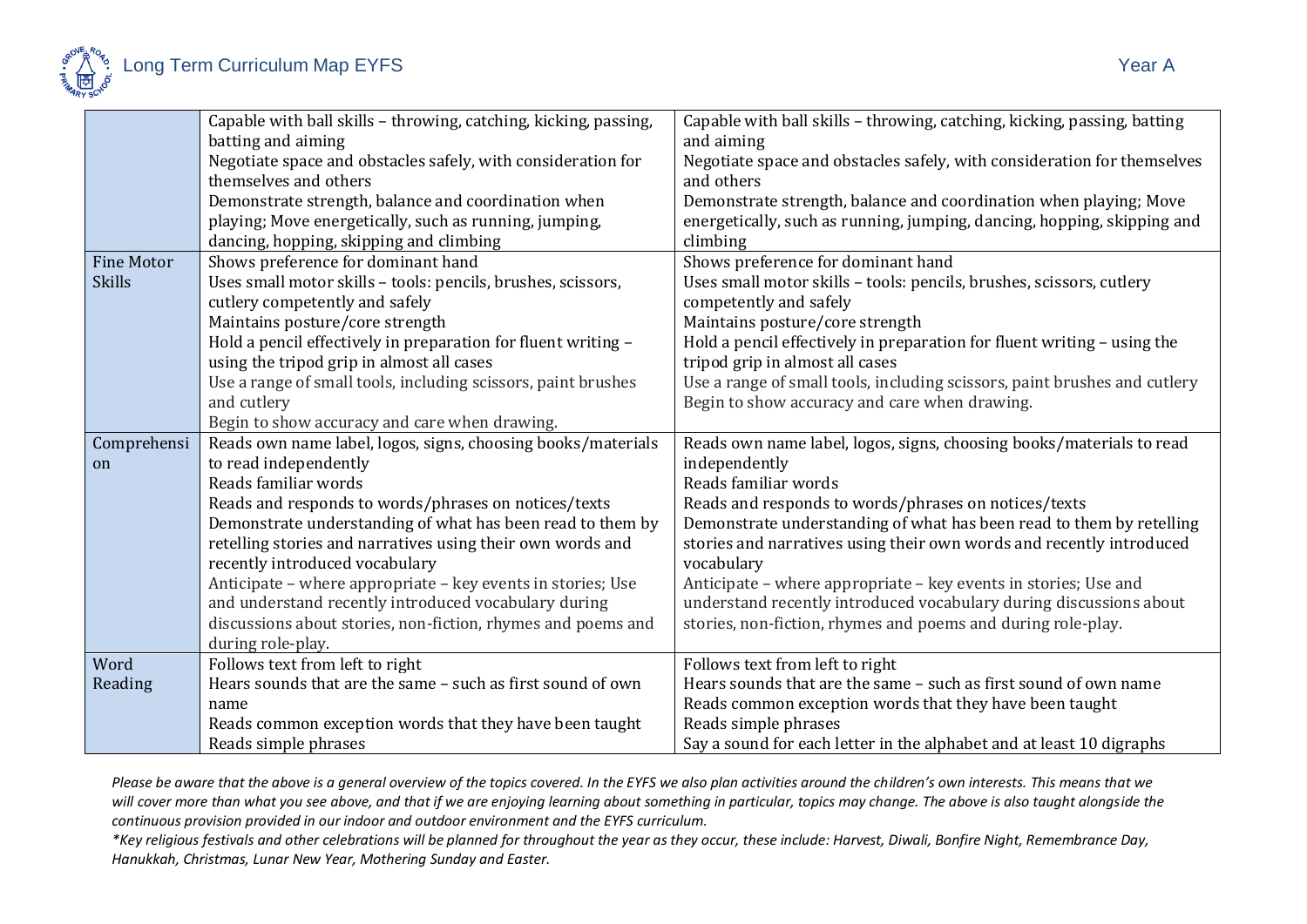

|           | Say a sound for each letter in the alphabet and at least 10<br>digraphs                                                                | Read words consistent with their phonic knowledge by sound-blending<br>Read aloud simple sentences and books that are consistent with their |  |
|-----------|----------------------------------------------------------------------------------------------------------------------------------------|---------------------------------------------------------------------------------------------------------------------------------------------|--|
|           | Read words consistent with their phonic knowledge by sound-<br>blending                                                                | phonic knowledge, including some common exception words                                                                                     |  |
|           | Read aloud simple sentences and books that are consistent                                                                              |                                                                                                                                             |  |
|           | with their phonic knowledge, including some common                                                                                     |                                                                                                                                             |  |
|           | exception words                                                                                                                        |                                                                                                                                             |  |
| Writing   | Writes simple phrases and sentences with full stops and                                                                                | Writes simple phrases and sentences with full stops and capital letters                                                                     |  |
|           | capital letters                                                                                                                        | Write recognisable letters, most of which are correctly formed                                                                              |  |
|           | Write recognisable letters, most of which are correctly formed                                                                         | Spell words by identifying sounds in them and representing the sounds                                                                       |  |
|           | Spell words by identifying sounds in them and representing<br>the sounds with a letter or letters                                      | with a letter or letters                                                                                                                    |  |
|           | Write simple phrases and sentences that can be read by                                                                                 | Write simple phrases and sentences that can be read by others.                                                                              |  |
|           | others.                                                                                                                                |                                                                                                                                             |  |
| Number    | Reciting numbers, uses random numbers in songs and games                                                                               |                                                                                                                                             |  |
|           | Counts accurately in a range of practical contexts                                                                                     |                                                                                                                                             |  |
|           | Begins mathematical mark making                                                                                                        |                                                                                                                                             |  |
|           | Matches numeral with number                                                                                                            |                                                                                                                                             |  |
|           | Have a deep understanding of number to 10, including the composition of each number                                                    |                                                                                                                                             |  |
|           | Subitise (recognise quantities without counting) up to 5;                                                                              |                                                                                                                                             |  |
|           | Automatically recall (without reference to rhymes, counting or other aids) number bonds up to 5 (including subtraction facts) and some |                                                                                                                                             |  |
|           | number bonds to 10, including double facts.                                                                                            |                                                                                                                                             |  |
| Numerical | Compares amounts - less, more, same as, up to 10                                                                                       |                                                                                                                                             |  |
| Patterns  | Recognises composition/bonds of 2, 3, 4 and 5 in context                                                                               |                                                                                                                                             |  |
|           | Shares in context                                                                                                                      |                                                                                                                                             |  |
|           | Verbally count beyond 20, recognising the pattern of the counting system                                                               | Compare quantities up to 10 in different contexts, recognising when one quantity is greater than, less than or the same as the other        |  |
|           | quantity                                                                                                                               |                                                                                                                                             |  |
|           |                                                                                                                                        | Explore and represent patterns within numbers up to 10, including evens and odds, double facts and how quantities can be distributed        |  |
|           | equally.                                                                                                                               |                                                                                                                                             |  |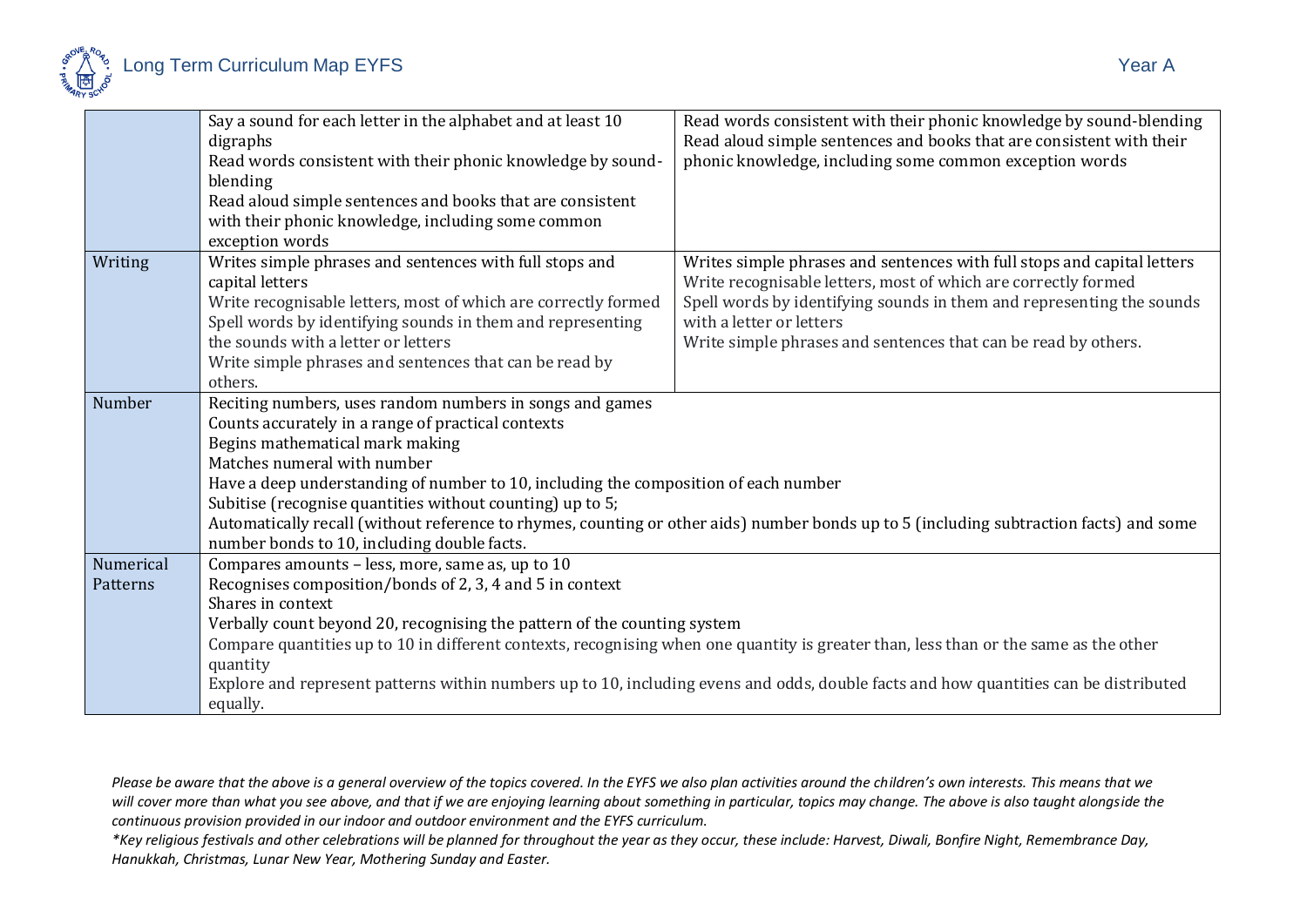

| Shape, Space    | Recognises similar shapes, puts away equipment - matches the shadow                                                                        |                                                                           |  |
|-----------------|--------------------------------------------------------------------------------------------------------------------------------------------|---------------------------------------------------------------------------|--|
| and             | Construction, building, junk modelling - manipulates 2D & 3D shapes and uses some names and descriptive language - round, straight,        |                                                                           |  |
| <b>Measures</b> | corners, sides                                                                                                                             |                                                                           |  |
|                 | Responds to positional and time language - eg Bear Hunt, shape language - round, big, small, days of week, late, early, first, next, after |                                                                           |  |
|                 | Makes comparisons of weight, capacity, height, length by eye and feel                                                                      |                                                                           |  |
|                 | Selects, rotates and manipulates shapes in construction and creating patterns and sculptures                                               |                                                                           |  |
|                 | Demonstrates correct use of mathematical vocabulary in a range of practical scenarios.                                                     |                                                                           |  |
|                 | Can recognise some coins.                                                                                                                  |                                                                           |  |
|                 | Compares and measures - weight, capacity, height, length                                                                                   |                                                                           |  |
|                 | Recognises meaningful times such as 12 o clock lunchtime, home time, bed time                                                              |                                                                           |  |
| Pat and         | Shows interest in the lives of people who are familiar to them                                                                             | Shows interest in the lives of people who are familiar to them            |  |
| Present         | Comments on photographs, pictures in books                                                                                                 | Comments on photographs, pictures in books                                |  |
|                 | Notices and comments on differences between now and then                                                                                   | Talk about the lives of the people around them and their roles in society |  |
|                 | drawing on their own family experiences                                                                                                    |                                                                           |  |
|                 | Comments on pictures, stories, oral tales, artefacts, buildings                                                                            |                                                                           |  |
|                 | from past                                                                                                                                  |                                                                           |  |
|                 | Comments on differences/similarities from the past of                                                                                      |                                                                           |  |
|                 | artefacts, buildings, people, stories within their own lives                                                                               |                                                                           |  |
|                 | Know some similarities and differences between things in the                                                                               |                                                                           |  |
|                 | past and now, drawing on their experiences and what has been                                                                               |                                                                           |  |
|                 | read in class                                                                                                                              |                                                                           |  |
|                 | Understand the past through settings, characters and events                                                                                |                                                                           |  |
|                 | encountered in books read in class and storytelling.                                                                                       |                                                                           |  |
| People          | Talks about special times or events for family                                                                                             | Talks about special times or events for family                            |  |
| Culture and     | Is interested in the special times or events of friends                                                                                    | Is interested in the special times or events of friends                   |  |
| Communities     | Knows about their own environment and other                                                                                                | Notices differences between their family cultures and those of others     |  |
|                 | places/countries through visits, pictures and family                                                                                       | Describe their immediate environment using knowledge from                 |  |
|                 | experiences                                                                                                                                | observation, discussion, stories, non-fiction texts and maps              |  |
|                 | Knows about features of local and other environments                                                                                       | Know some similarities and differences between different religious and    |  |
|                 | including other countries                                                                                                                  | cultural communities in this country, drawing on their experiences and    |  |
|                 | Describe their immediate environment using knowledge from                                                                                  | what has been read in class                                               |  |
|                 | observation, discussion, stories, non-fiction texts and maps                                                                               |                                                                           |  |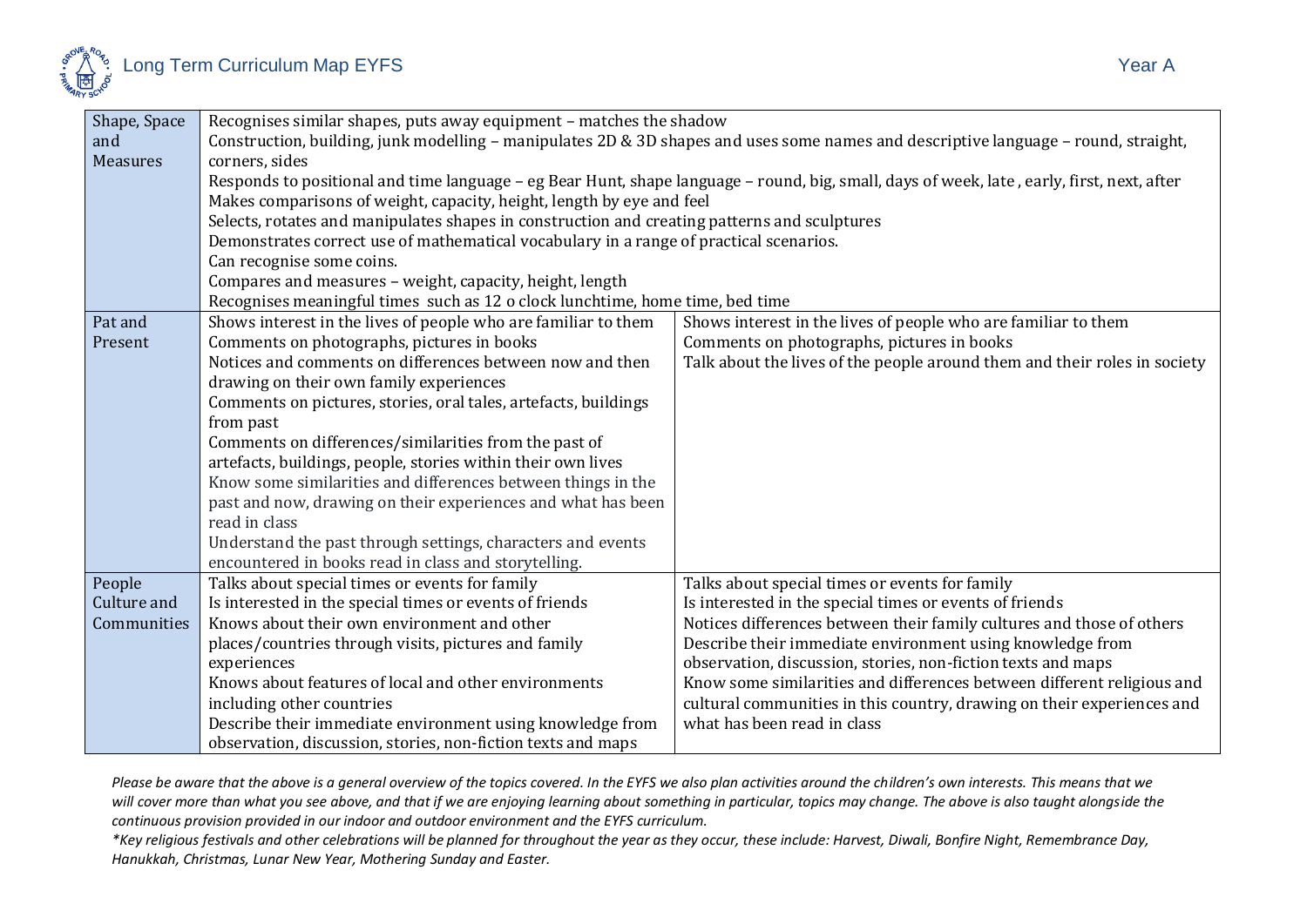

|                                           | Explain some similarities and differences between life in this<br>country and life in other countries, drawing on knowledge<br>from stories, non-fiction texts and - when appropriate - maps.                                                                                                                                                                                                                                                                                                                                                                                                                                                                                     | Explain some similarities and differences between life in this country<br>and life in other countries, drawing on knowledge from stories, non-<br>fiction texts and - when appropriate - maps.                                                                                                                                                                                                                                                                                                                                                                                                                                                                              |
|-------------------------------------------|-----------------------------------------------------------------------------------------------------------------------------------------------------------------------------------------------------------------------------------------------------------------------------------------------------------------------------------------------------------------------------------------------------------------------------------------------------------------------------------------------------------------------------------------------------------------------------------------------------------------------------------------------------------------------------------|-----------------------------------------------------------------------------------------------------------------------------------------------------------------------------------------------------------------------------------------------------------------------------------------------------------------------------------------------------------------------------------------------------------------------------------------------------------------------------------------------------------------------------------------------------------------------------------------------------------------------------------------------------------------------------|
| The Natural<br>World                      | Comments and asks questions about the natural world,<br>seasons and talks about why things happen<br>Shows care and concern for living things and environment<br>Talks about features of plants, animals, materials,<br>environments<br>Explore the natural world around them, making observations<br>and drawing pictures of animals and plants Know some<br>similarities and differences between the natural world around<br>them and contrasting environments, drawing on their<br>experiences and what has been read in class<br>Understand some important processes and changes in the<br>natural world around them, including the seasons and<br>changing states of matter. | Comments and asks questions about the natural world, seasons and<br>talks about why things happen<br>Shows care and concern for living things and environment<br>Talks about features of plants, animals, materials, environments<br>Explore the natural world around them, making observations and<br>drawing pictures of animals and plants Know some similarities and<br>differences between the natural world around them and contrasting<br>environments, drawing on their experiences and what has been read in<br>class<br>Understand some important processes and changes in the natural world<br>around them, including the seasons and changing states of matter. |
| Creating<br>with<br>Materials             | Becomes involved in pretend play using pretend objects<br>Creates colour, texture, form, design in their work<br>Safely use and explore a variety of materials, tools and<br>techniques, experimenting with colour, design, texture, form<br>and function<br>Share their creations, explaining the process they have uses<br>Make use of props and materials when role playing characters<br>in narratives and stories.                                                                                                                                                                                                                                                           | Becomes involved in pretend play using pretend objects<br>Creates colour, texture, form, design in their work<br>Safely use and explore a variety of materials, tools and techniques,<br>experimenting with colour, design, texture, form and function<br>Share their creations, explaining the process they have uses<br>Make use of props and materials when role playing characters in<br>narratives and stories.                                                                                                                                                                                                                                                        |
| Being<br>Imaginative<br>and<br>Expressive | Participates in action songs and rhymes, dancing, and music<br>making<br>Begins to develop complex narratives in small world and role<br>play<br>Invent, adapt and recount narratives and stories with peers<br>and their teacher                                                                                                                                                                                                                                                                                                                                                                                                                                                 | Participates in action songs and rhymes, dancing, and music making<br>Begins to develop complex narratives in small world and role play<br>Invent, adapt and recount narratives and stories with peers and their<br>teacher<br>Sing a range of well-known nursery rhymes and songs Perform songs,<br>rhymes, poems and stories with others, and - when appropriate - try to<br>move in time with music.                                                                                                                                                                                                                                                                     |